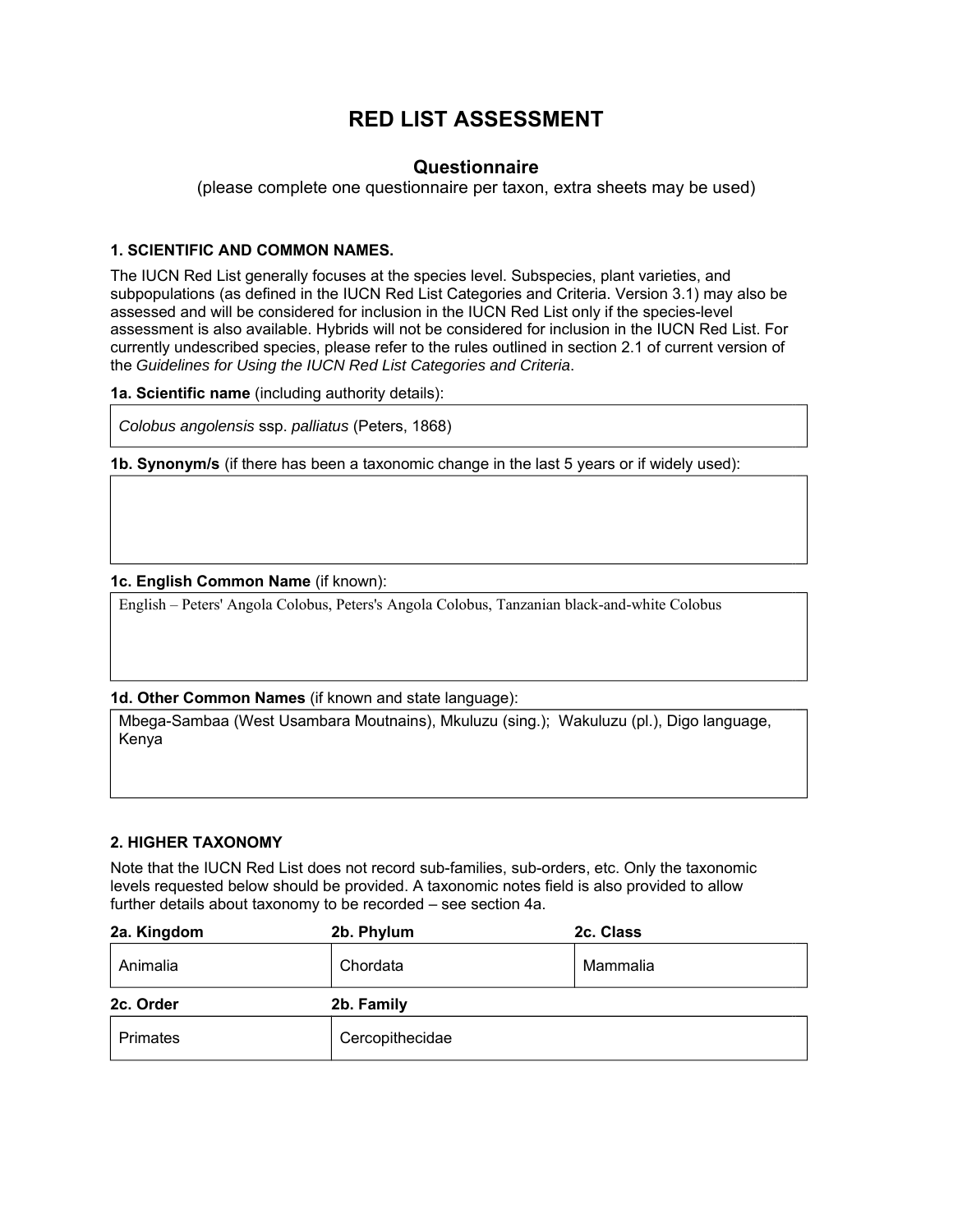# **3. COUNTRY, SUBCOUNTRY AND MARINE AREA OCCURRENCES**

Provide a list of the **countries** and **subcountry units** (e.g., states, provinces, etc.) in which this taxon occurs. For marine taxa, also record names of FAO fisheries areas and (optional) Large Marine Ecosystems (LME).

**Presence**: For each country, subcountry or marine area, please record whether this taxon is extant, extinct, possibly extinct, or presence uncertain.

**Origin**: For each country, subcountry or marine area, please record whether this taxon is native, reintroduced, introduced, vagrant, or origin uncertain.

**Note:** A distribution map showing the extent of occurrence **MUST** also be attached.

See the current version of the *Guidelines for Using the IUCN Red List Categories and Criteria* for the IUCN definition of "extent of occurrence".

| 3a. Countries       |                 |               | 3b. Subcountry units (if known)                                                              |                                      |                                                    |  |
|---------------------|-----------------|---------------|----------------------------------------------------------------------------------------------|--------------------------------------|----------------------------------------------------|--|
| <b>Country name</b> | <b>Presence</b> | Origin        | <b>Subcountry unit name</b>                                                                  | <b>Presence</b>                      | Origin                                             |  |
| Tanzania            | Extant          | Native        | Pwani (Coast) District<br>Kilimanjaro District<br>Morogoro District<br><b>Tanga District</b> | Extant<br>Extant<br>Extant<br>Extant | Native<br><b>Native</b><br><b>Native</b><br>Native |  |
| Kenya               | Extant          | <b>Native</b> | <b>Kwale District</b><br>Kilifi District                                                     | Extant<br>Extinct                    | <b>Native</b><br><b>Native</b>                     |  |

| 3c. Marine Areas     |                 |        |  |  |  |  |  |
|----------------------|-----------------|--------|--|--|--|--|--|
| FAO area name or LME | <b>Presence</b> | Origin |  |  |  |  |  |
|                      |                 |        |  |  |  |  |  |
|                      |                 |        |  |  |  |  |  |
|                      |                 |        |  |  |  |  |  |
|                      |                 |        |  |  |  |  |  |
|                      |                 |        |  |  |  |  |  |
|                      |                 |        |  |  |  |  |  |
|                      |                 |        |  |  |  |  |  |
|                      |                 |        |  |  |  |  |  |
|                      |                 |        |  |  |  |  |  |
|                      |                 |        |  |  |  |  |  |
|                      |                 |        |  |  |  |  |  |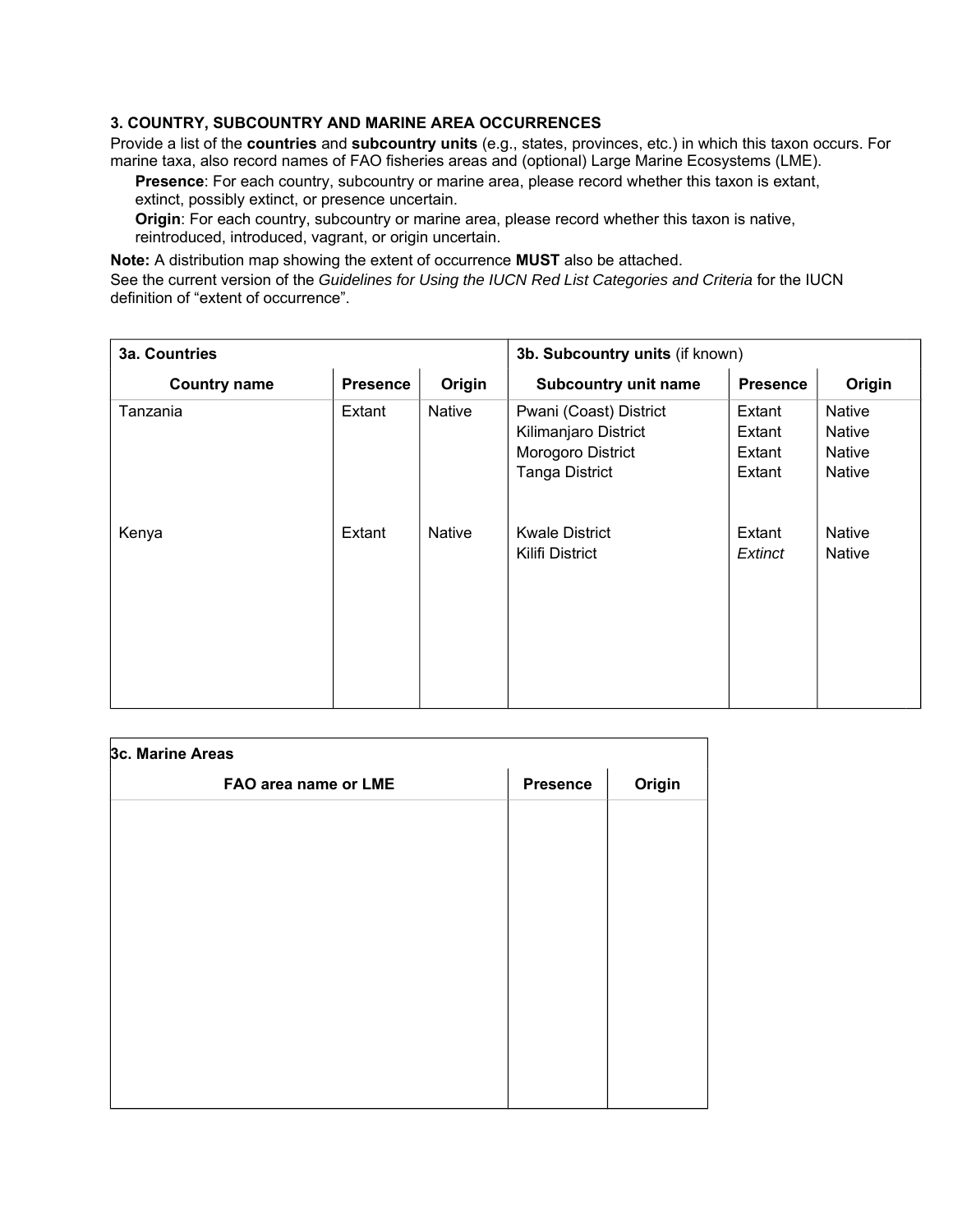# **4. TEXT DOCUMENTATION**

Provide a short narrative for each of the topics below to support the information used for the Red List assessment in section 5 and to complement and provide more detail for the Classification Scheme codes for habitats, threats, stresses and conservation actions recorded in Annex 1 (use additional sheets if required).

Please avoid using one-word answers in this section; the Red List assessment should be treated in the same way as a scientific paper, where the information is presented as clearly as possible for the reader, and all references used as cited within the text.

### **4a. Taxonomic Notes**

Record any recent taxonomic changes or current taxonomic doubts or debates about the validity or identity of the taxon.

*Colobus angolensis palliatus* has recently been split taxonomically distinguishing the subspecies populations between those in Kenya from those in central and southern Tanzania. The subspecies split is founded on a genetic study which indicates that these groups are distinct due to "the degree of evolutionary distance between control region and cytochrome b haplotypes" (McDonald and Hamilton, 2010:722).

It is important to note that the study by McDonald and Hamilton sampled colobus from four locations, two in Kenya and one each from Central and Southern Tanzania, clarifying some genetic relationships between areas within their distribution however the data throughout its range remains incomplete (i.e. northern and coastal Tanzania). Because of this, we do not as yet have data informing where geographically the subspecies should be split. Due to this lack of information, and for the purposes of the IUCN Red List, the *C.a. palliatus* subspecies distinction from *C.a. sharpei* follows the original classification by Rahm, 1970, based upon differences of tail pelage (Rahm, 1970; Napier, 1985). The name *C.a.palliatus* thus remains for the population in Kenya and northern Tanzania including the coastal forests while the Tanzanian central and southern population is reclassified as *Colobus angolensis sharpei.*

For the purposes of this assessment, colobus refers only to *C.a. palliatus*.

# **4b. Distribution**

Provide a summary of the current information available about the taxon's geographic range. Include a mention of important sites for this taxon.

The countries of occurrence for *Colobus angolensis palliatus* are Kenya and Tanzania. The distribution in general is the lowland and submontane forests in the Eastern Arc Mountain blocks of East and West Usambara, South Pare, Nguu, Nguru, Uluguru, the coastal forests of Tanzania north of the Rifiji River and the forests of south eastern Kenya.

The total area of occupancy (AOO) is estimated to be  $1800 \text{ km}^2$  which represents the extent of forest in the Eastern Arc Mountains and selected areas in the coastal forests (see Table 4). The extent of occurrence (EOO) is approximately  $75,000 \text{ km}^2 \text{ (map attached)}$ .

As there is on-going exploitation of forest resources even in the protected areas, long-term substantial populations may only persist in Chome National Reserve and the forests of Saadani National Park, Tanzania and Shimba Hills National Reserve, Kenya because of the considerable size of these forests and because protection is better controlled at the national level due to the clear institutional mandate for conservation and consequently greater resources dedicated to these activities.

# **4c. Population**

Provide a summary of the information available for size and trend of the global population. Information about sizes and trends of subpopulations or trends in particular regions of the taxon's range can also be included in this section. If no quantitative information on population sizes or trends is available, please record whether the species is common, abundant, rare, etc. If there really is no information at all about the population, please note this.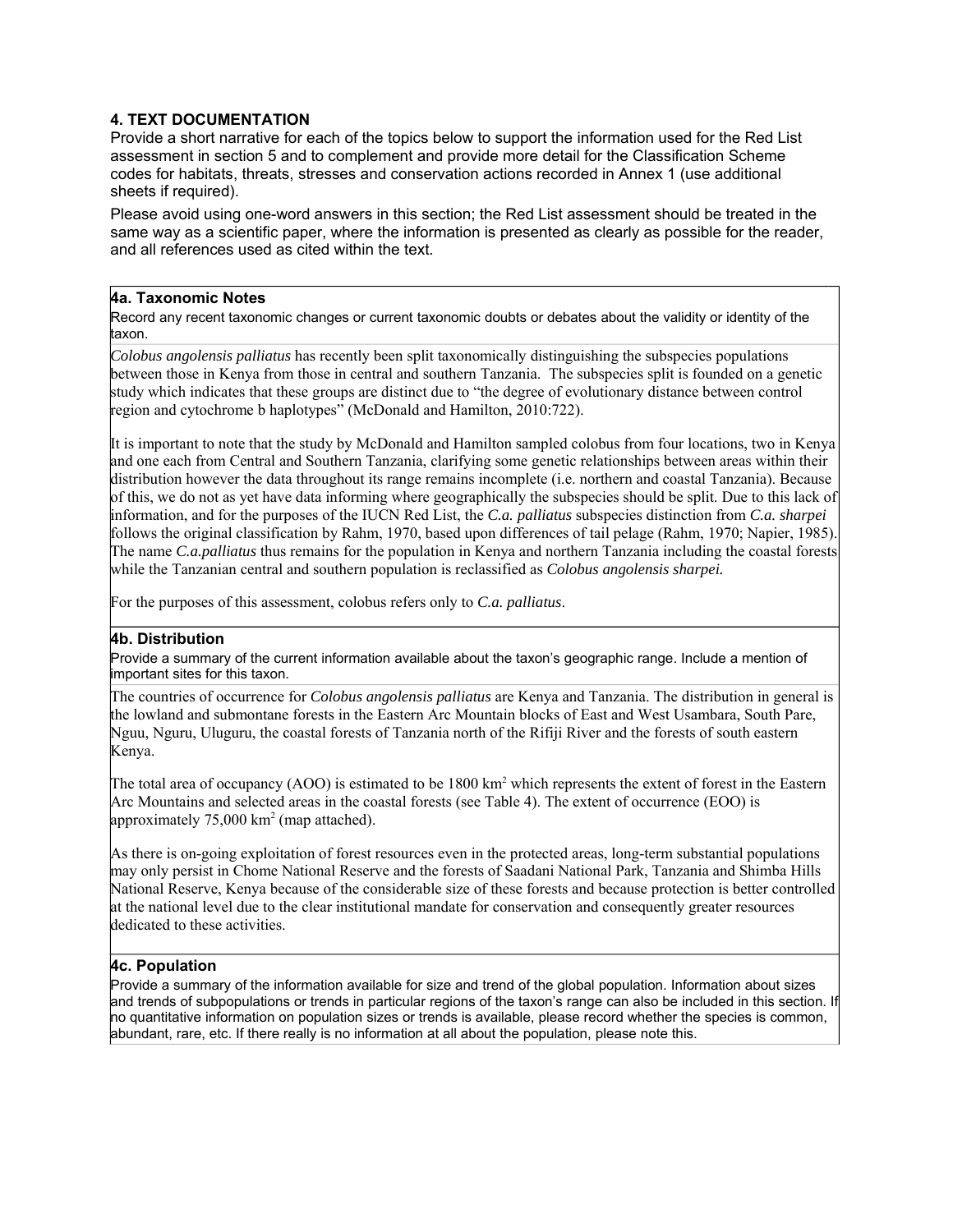#### *Areas of extirpation and possible extirpation of colobus*

#### *Coastal forests, south of Rifiji River, Tanzania*

References to historic occurrence of colobus between the Rifiji and Ruvuma Rivers in Tanzania exist. Notes by Rodgers (1981) suggest that vegetation clearing and hunting colobus for skins extirpated this subspecies from the area post European settlement. Specific forests where colobus were likely present based on these reports include: Rondo Forest, Mbwemkuru River and Liwurungu Forest, Lindi District and Ngarama and Miandi Forest, Kilwa District.

#### *Other coastal forest patches*

One or two groups were sighted in 1993 in Pande Game Reserve, Tanzania though none were seen during a survey in 2003 suggesting that this is a recent extirpation of the subspecies (Doggart, 2003).

#### *Taita Hills, Kenya*

Colobus are not found in the Eastern Arc Mountain block of Taita Hills in Kenya. It is unknown whether colobus ever colonised this area.

#### *Mkomazi National Park, Tanzania*

In Rodgers 1981, a personal communication with Parker notes that colobus were present in Mkomazi in 1968 though recorded as absent by Harris in 1967 suggesting that colobus densities were very low and extirpation was almost complete.

#### *North Pare, Tanzania*

Colobus are absent from North Pare though there was an unconfirmed sighting of a group in Kindoroko Forest Reserve by F. Muturi (as noted in Cordeiro *et al.*, 2005) and skins of the colobus have been observed in use during ceremonial gatherings in that area. But, Rodgers (1981) indicates no records of their presence and this is confirmed in a biodiversity study in 2005, (Doggart *et al*., 2008) suggesting a recent extirpation of the subspecies in this area.

#### *Coastal forests, north of Mombasa, Kenya*

A colobus skin collected in 1901 from Kilifi District (held in the British Natural History Museum) and statements by elders clearly indicate colobus were previously present in the forests of the inland hills and ridges north of Mombasa. The last colobus was sighted in this area in 1979 in Araboke Sokoke forest (Anderson *et al.*, 2007). Outcomes from interviews suggest that forest clearance for settlement and hunting for skins and meat were reasons for their extirpation. Settlement patterns and cultural differences permitting the hunting of monkeys among the north coast Mijikenda communities and not in southern communities perhaps contributed to their persistence south of Mombasa (Anderson *et al.*, 2007).

#### *Size of population*

Colobus density varies considerably with forest size where small forest patches <1 km<sup>2</sup> are documented to have densities often greater than 100 individuals per square kilometre. Table 1 presents details of the studies where colobus densities are available.

Where sufficient data were available, forests were sorted into size categories and a listing of colobus densities was made for each, and then averaged (Table 2). The average density of forest areas greater than 1km<sup>2</sup> was then used to estimate the colobus population size (Table 4). Notably, this subspecies appears to have a delayed response to habitat loss represented by extreme densities in the very small forest patches.

Specific forest information for presence/absence of colobus can be downloaded at Colobus Conservation's Colobus Data Repository: http://www.colobusconservation.org/index.php/conservation/colobus-data-repository).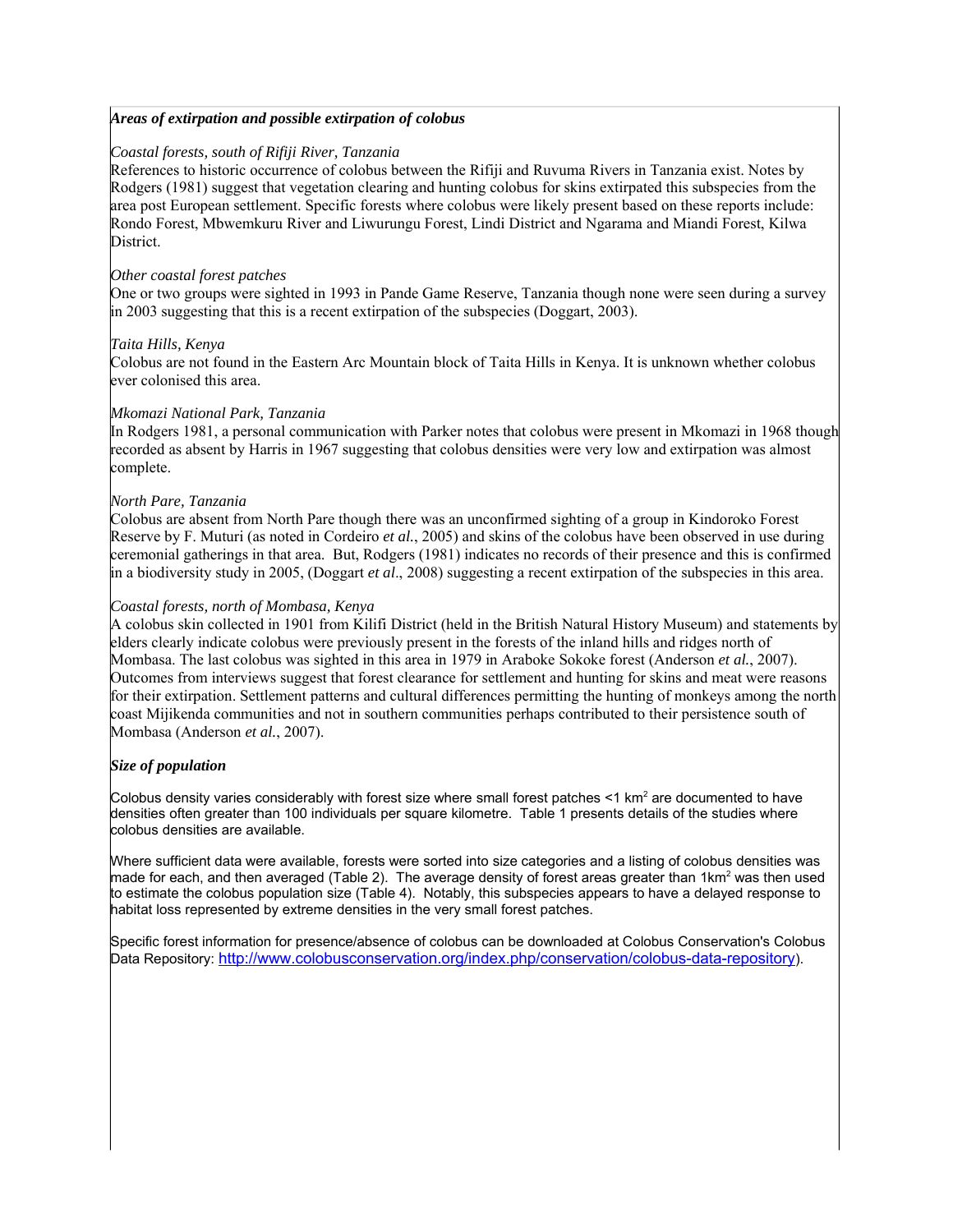| Forest                        | Forest type          | Country  | Group size | Mean group<br>size                                    | Density (individuals/ $km-2$ )                          | Reference                            |
|-------------------------------|----------------------|----------|------------|-------------------------------------------------------|---------------------------------------------------------|--------------------------------------|
| Zaraninge                     | coastal forest       | Tanzania |            |                                                       | $74.0 \pm 3.9$                                          | Kiwia, 2006                          |
| Kisiju                        | coastal forest       | Tanzania |            |                                                       | Primary forest: 144<br>Secondary: 6<br>Cultivation: 1.6 | Banda, 1994                          |
| West Usambara                 | Eastern Arc          | Tanzania | $5 - 12$   | 7                                                     | 4.40-45.18                                              | Preston, 2011                        |
| All forests Kwale<br>District | coastal forest Kenya |          | $1 - 13$   | $5.63 \pm .15$ (not<br>incl. solitary<br>individuals) | 4.33-129                                                | Anderson, 2004                       |
| Kaya Forests                  | coastal forest Kenya |          | 1-9        | $4.9 \pm .44$                                         | 13.6-670                                                | Swart, 2010                          |
| Diani                         | coastal forest Kenya |          | $1 - 12$   | 7.8                                                   | 46                                                      | Colobus Conservation<br>unpubl. data |

Table 2. Forest size with corresponding colobus density from studies noted in Table 1.

| Forest size $(km^2)$ | Colobus density $(km-2)$                                                                              |                | No. forest areas Average colobus density $(km^{-2})$<br>for all age categories |
|----------------------|-------------------------------------------------------------------------------------------------------|----------------|--------------------------------------------------------------------------------|
| < 0.1                | 670, 543, 293, 272, 206, 200, 195, 194, 192, 183, 149, 139,<br>129, 98, 79, 78, 67, 58, 26, 20, 13    | 21             | 181                                                                            |
| $0.1 - 0.99$         | 133, 128, 125, 120, 109, 108, 95, 94, 83, 80, 77, 68, 51, 50,<br>30, 30, 26, 23, 18, 18, 17, 10, 9, 6 | 24             | 63                                                                             |
| $1 - 5$              | 144, 32, 25, 24, 21, 14, 12, 9, 8, 8, 8, 7, 6, 6, 5, 4, 4                                             | 17             | 20                                                                             |
| $6 - 20$             | 74, 46, 18, 10, 9, 9, 9, 8, 8, 6, 5, 4, 3                                                             | 13             | 16                                                                             |
| 21-50                | 25, 20                                                                                                | 2              | 23                                                                             |
| 51-100               | 45, 33                                                                                                | $\overline{c}$ | 39                                                                             |
| >100                 | 15                                                                                                    |                | 15                                                                             |

Three studies provide information on group composition where the percentage of population representing mature individuals could be estimated for the purposes of this assessment. These are presented in Table 3. However, the colobus groups in the Kaya forests of Kenya studied by Swart (2010) are under considerable threat due to very small forest sizes and consequently, the number of mature to immature individuals noted is likely an extreme value and does not reflect typical group composition. Because of this, the percentage of mature individuals of a group calculated as 53.55%, was taken as an average of Anderson (2004) and the unpublished data of Colobus Conservation. Anderson is a more comprehensive survey covering all forests studied by Swart as well as all other forest areas in Kwale District of Kenya.

|  |  |  |  | Table 3. Group composition information for colobus. |
|--|--|--|--|-----------------------------------------------------|
|--|--|--|--|-----------------------------------------------------|

| Forest block                          | No. groups | Mean group<br>size | Ratio: non-adult<br>to adult | $%$ mature | Reference                                      |
|---------------------------------------|------------|--------------------|------------------------------|------------|------------------------------------------------|
| Kwale District: coastal forest, Kenya | 287        | $5.63 \pm 0.15$    | 2.24:3.09                    | 54.9       | Anderson, 2004                                 |
| Diani, coastal forest, Kenya          | 65         | 7.08               | 1.1:1.2                      | 52.2       | <b>Colobus</b><br>Conservation<br>unpubl. data |
| Kaya forests: coastal forest, Kenya   | 23         | 4.9                | 1.21:3.39                    | 69.2       | Swart, 2010                                    |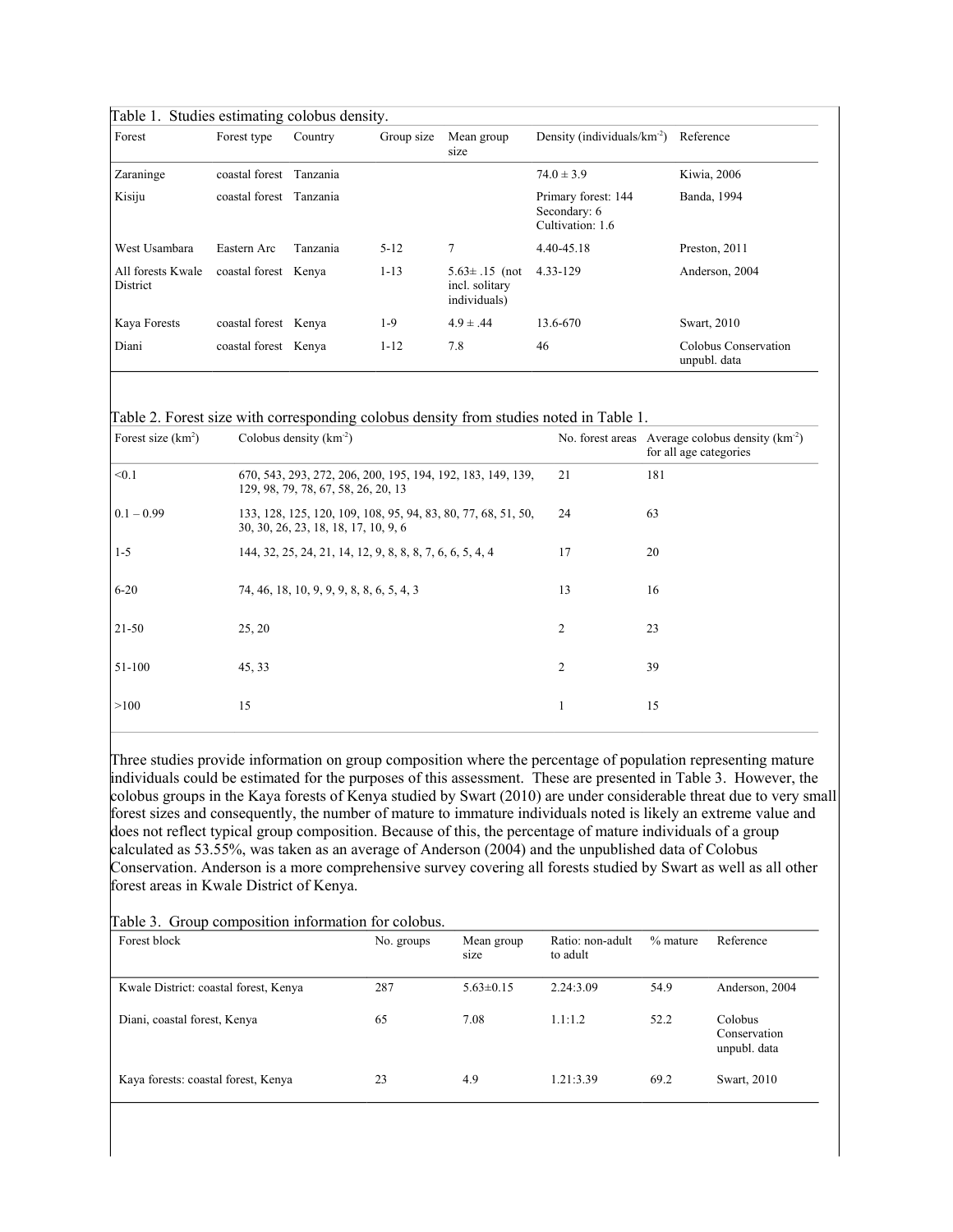The colobus population for each forest block was calculated from the data presented in Tables 2 and 3. A standard *mature individuals km<sup>-2</sup>* was generated by taking the average density of forest patches  $>1$ km<sup>2</sup> and multiplying this by the average percent of adults in a group giving an inferred population density of 12.1 mature colobus/ $km<sup>2</sup>$ .

22.6 individuals km<sup>-2</sup> x 53.55% mature individuals = 12.1 mature colobus/km<sup>-2</sup>

Table 4 estimates the population of colobus in the forest blocks of the Eastern Arc Mountains and the coastal forests of Tanzania and Kenya. The total population is estimated at about 21,000 mature individuals. Tanzania holds the majority of the population whereas only 10% of the population is located in Kenya.

Table 4. Colobus population by forest block as inferred from densities and group composition.

| Coastal forest: Tanzania | $68^{2}$                    | 823                              |
|--------------------------|-----------------------------|----------------------------------|
| Uluguru                  | 279                         | 3,376                            |
| Nguru                    | 297                         | 3,594                            |
| Nguu                     | 188                         | 2,275                            |
| Pare: South              | 139                         | 1,682                            |
| Usambara: West           | 323                         | 3,908                            |
| Usambara: East           | 263                         | 3,182                            |
| Eastern $Arc1$           |                             |                                  |
|                          | as of year 2000             | as of year 2000                  |
| Forest block             | Forest area km <sup>2</sup> | Population of mature individuals |

1. Hall, *et al.,* 2009

2. Burgess and Clarke, 2000

3. Anderson, 2004

#### *Trend of population*

The trend of the colobus population was inferred from measurements of deforestation. Rates of colobus reduction and deforestation were considered to have a linear correlation. Though there is a density compression occurring in very small forests, forests with this size range are mostly limited to the Kenyan population and have been counted through direct observation. Forests in Tanzania are generally larger than  $1 \text{ km}^2$  so should reflect the average colobus density noted of larger forests.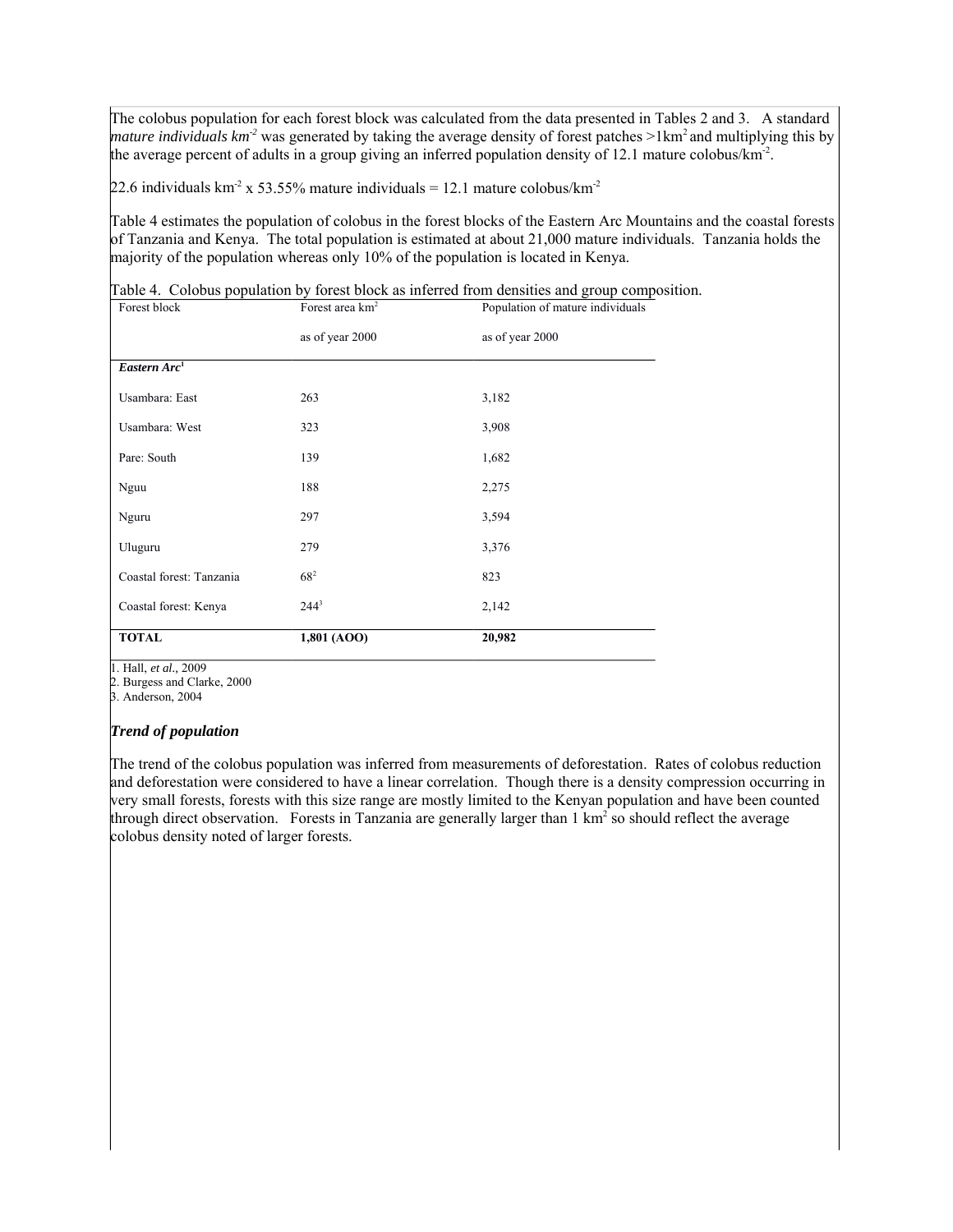| Table 5. Forest cover decline between 1955 and 2000, with correlated estimates of colobus population loss of         |
|----------------------------------------------------------------------------------------------------------------------|
| mature individuals only. (Eastern Arc: Hall et al., 2009; coastal forest Tanzania: Burgess and Clarke, 2000; coastal |
| forest Kenya: Anderson, 2004).                                                                                       |

| Forest block                             | Forest cover km <sup>2</sup> | Forest cover km <sup>2</sup> | Forest cover km <sup>2</sup> | Forest cover km <sup>2</sup> | Forest cover km <sup>2</sup> |
|------------------------------------------|------------------------------|------------------------------|------------------------------|------------------------------|------------------------------|
|                                          | (No. mature<br>colobus)      | (No. mature<br>colobus)      | (No. mature<br>colobus)      | (No. mature<br>colobus)      | (No. mature<br>colobus)      |
|                                          | 1955                         | 1975                         | 1955-1975                    | 2000                         | 1975-2000                    |
| Eastern Arc <sup>1</sup>                 |                              |                              |                              |                              |                              |
| Usambara: East                           | 425 (5,142)                  | 299 (3,618)                  | 126(1,524)                   | 263 (3,182)                  | 36(436)                      |
| Usambara: West                           | 579 (7,006)                  | 348 (4,211)                  | 231 (2,795)                  | 323 (3,908)                  | 25(303)                      |
| Pare: North                              | 36(436)                      | 27 (327?)                    | 9(109?)                      | 26(0)                        | 1(327)                       |
| Pare: South                              | 195 (2,360)                  | 147 (1,779)                  | 48 (581)                     | 139 (1,682)                  | 8(97)                        |
| Nguu                                     | 207 (2,504)                  | 198 (2,396)                  | 9(108)                       | 188 (2,275)                  | 10(121)                      |
| Nguru                                    | Est. $350^2(4,235)$          | Est. 37 (448)                | 297 (3,594)                  | 16(194)                      | 313 (3,787)                  |
| Uluguru                                  | 338 (4,090)                  | 321 (3,884)                  | 17(206)                      | 279 (3,376)                  | 42 (508)                     |
| Subtotal:                                | 2,130 (25,773)               | 1,653(20,002)                | 477(5,771)                   | 1,489(18,017)                | 138(1,985)                   |
| Coastal forest:<br>Tanzania <sup>3</sup> | $\boldsymbol{\mathcal{P}}$   | $\overline{?}$               | $\boldsymbol{?}$             | 68 <sup>4</sup> (823)        | Likely significant           |
| Coastal forest:<br>Kenya                 | $\gamma$                     | $\gamma$                     | $\gamma$                     | 244 <sup>5</sup> (2, 142)    | Likely significant           |
| <b>TOTAL</b>                             | ?                            | ?                            | $\ddot{\cdot}$               | 1,801 (20,982)               | $\pmb{?}$                    |

# Table 6. Percent loss of mature colobus 1955 – 1975 and 1975 – 2000 and projected 3-generation change.

| Forest block            | No. mature<br>colobus | No. mature<br>colobus    | No. mature<br>colobus | Population reduction                                                  | Population reduction                                               | Projected 3-<br>generation<br>change |
|-------------------------|-----------------------|--------------------------|-----------------------|-----------------------------------------------------------------------|--------------------------------------------------------------------|--------------------------------------|
|                         | 1955                  | 1975                     | 2000                  | 1955-1975                                                             | $1975 - 2000$                                                      |                                      |
| Eastern Arc Mountains   | 25,773                | 20,002                   | 18,017                | 22.4%<br>with likely extirpation<br>from North Pare<br>Mountains      | 9.9%                                                               | Estimated $-30%$                     |
| Coastal Forest Tanzania | $\gamma$              | $\gamma$                 | 823                   | Significant<br>including extirpation<br>from<br>Mkomazi National Park | Significant<br>including extirpation<br>from<br>Pande Game Reserve | Inferred $-30\%$                     |
| Coastal Forest Kenya    | ?                     | $\overline{\mathcal{C}}$ | 2,142                 | ?                                                                     | Significant<br>including extirpation<br>north of Mombasa           | Inferred $-30%$                      |
| Overall                 |                       |                          | 20,982                |                                                                       |                                                                    | 30% reduction                        |

In the Eastern Arc Mountains, an estimated 30% of mature colobus monkeys have been lost since 1955, accounting for approximately 8,000 individuals in the past three generations. In the coastal forests of both Tanzania and Kenya, evidence of local extirpations in these areas suggest that colobus loss is significant.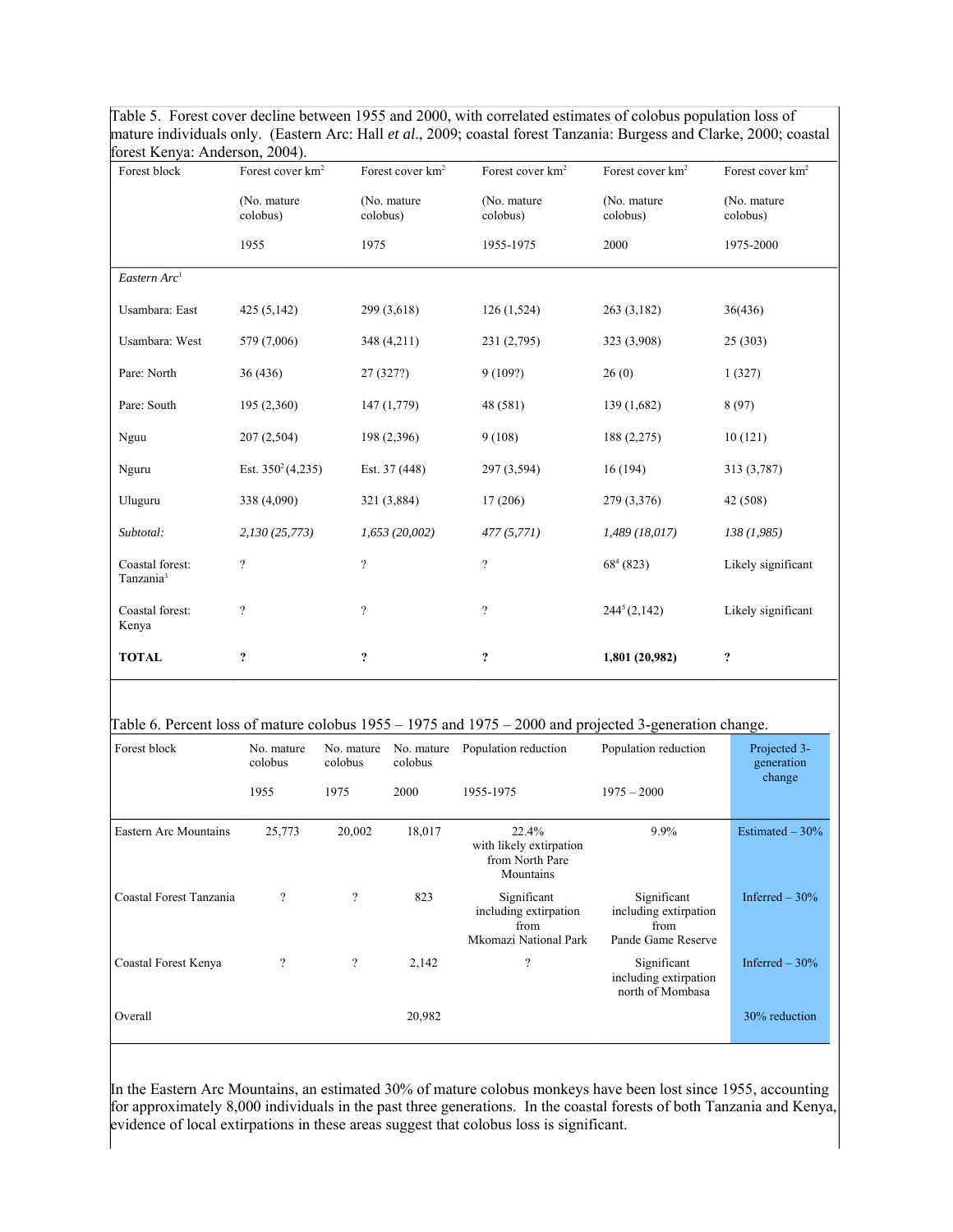In the coastal forests of Kenya, it is likely that the colobus populations will be lost in all small  $(1km^2)$  forest fragments due to on-going exploitation of resources of the area. This would account for about 7% of the mature population remaining in Kenya. Loss of these groups would lead to highly fragmented sub-populations in the few remaining larger forests greatly increasing the risk of extirpation.

In the coastal forests of Tanzania, almost all patches with colobus are more than  $1 \text{ km}^2$  however forest exploitation continues unabated in these areas.

Due to on-going deforestation throughout the colobus range, declines in the population are expected to continue at the existing rate of at least 30% over the next three generations with heavier impacts in the coastal forests in both Tanzania and Kenya due to proximity of forests to centers of human population, to good transportation infrastructure and to areas with elevational accessibility.



### **4d. Habitats and Ecology**

Provide a summary of the habitats occupied by the taxon, highlighting essential habitats and ecological requirements. It is not necessary to know the details of behavioural traits, etc. unless these are relevant to the taxon's Red List status (e.g., it has a particular life cycle, growth pattern or behaviour that makes it vulnerable to specific threats).

*Colobus angolensis palliatus* is found in lowland and submontane forest of the Eastern Arc Mountains and the Northern Zanzibar-Inhambane floristic region (White, 1976) of the coastal forests of Kenya and Tanzania. Within these areas, colobus have been observed in primary, semi-degraded, degraded forest, scrubland, croplands, mangrove and suburban areas.

These monkeys are a large bodied (adult females: av. 7.4 kg, range 5-10kg., N=35; adult males: av. 9.0 range 7- 12kg. N=3: Colobus Conservation, unpubl. data) arboreal primate living in small groups generally with four to seven individuals with one to three adult males, adult females and immatures (Kenyan data, Anderson, 2004 and Colobus Conservation, unpubl. data). Like other colobines, *C.a. palliatus* is mainly folivorous. Cellulose digestion requires significant periods of resting during the day. This has been documented in activity budget studies in two populations, Shimoni, Kenya (Wijtten *et al.*, 2012) and East Sagara, West Usambaras (Dunham, 2011; 2013) and indicates that a significant proportion of the day is spent resting (62% and 68.5% respectively).

*C.a. palliatus* is a forest species and accordingly, canopy cover has been found to be a significant predictor of likelihood of presence in the Kenyan population (Anderson, 2004) and presumably also for the subspecies as a whole. However, this subspecies has demonstrated dietary flexibility eating low-quality foods and exotic species when required enabling niche occupation in heavily degraded forest and utilizing food resources in non-forest vegetation types.

Studies in Diani. Kenya comparing degraded and semi-intact forest indicate that home ranges are similar between the two forest types (about 5 ha) though overall, home ranges of groups living in degraded forest were slightly smaller and had more overlap with other groups than those in the more intact patches (O'Dwyer, 2011). This study also showed that in recently degraded habitat there is a higher density of colobus compared to that found in more pristine forest areas. This pattern was also documented by Anderson (2004) in forest patches of the Kenyan coastal forests. These data suggest that colobus groups become increasingly crowded in forest patches before extirpation or the threat to the forest is reduced or discontinued.

Interestingly, neither the density nor diversity of all trees, colobus food trees or major food trees predicted persistence of colobus in forest patches in Kenya (Anderson, 2004). Colobus utilization of exotic species for food when native species are removed, coupled with small home ranges enable the colobus to persist even in very small forest patches (e.g. 1 ha, Jego North, Kenya, Anderson 2004 unpub. data).

As has been noted in the Kenyan population, colobus are able to utilise the habitat between forest fragments for food and for moving between food patches (Anderson, 2004). This may be one of the more important aspects of their ecology in terms of rapid recolonization of forest patches when a threat is removed, or continual colonisation from a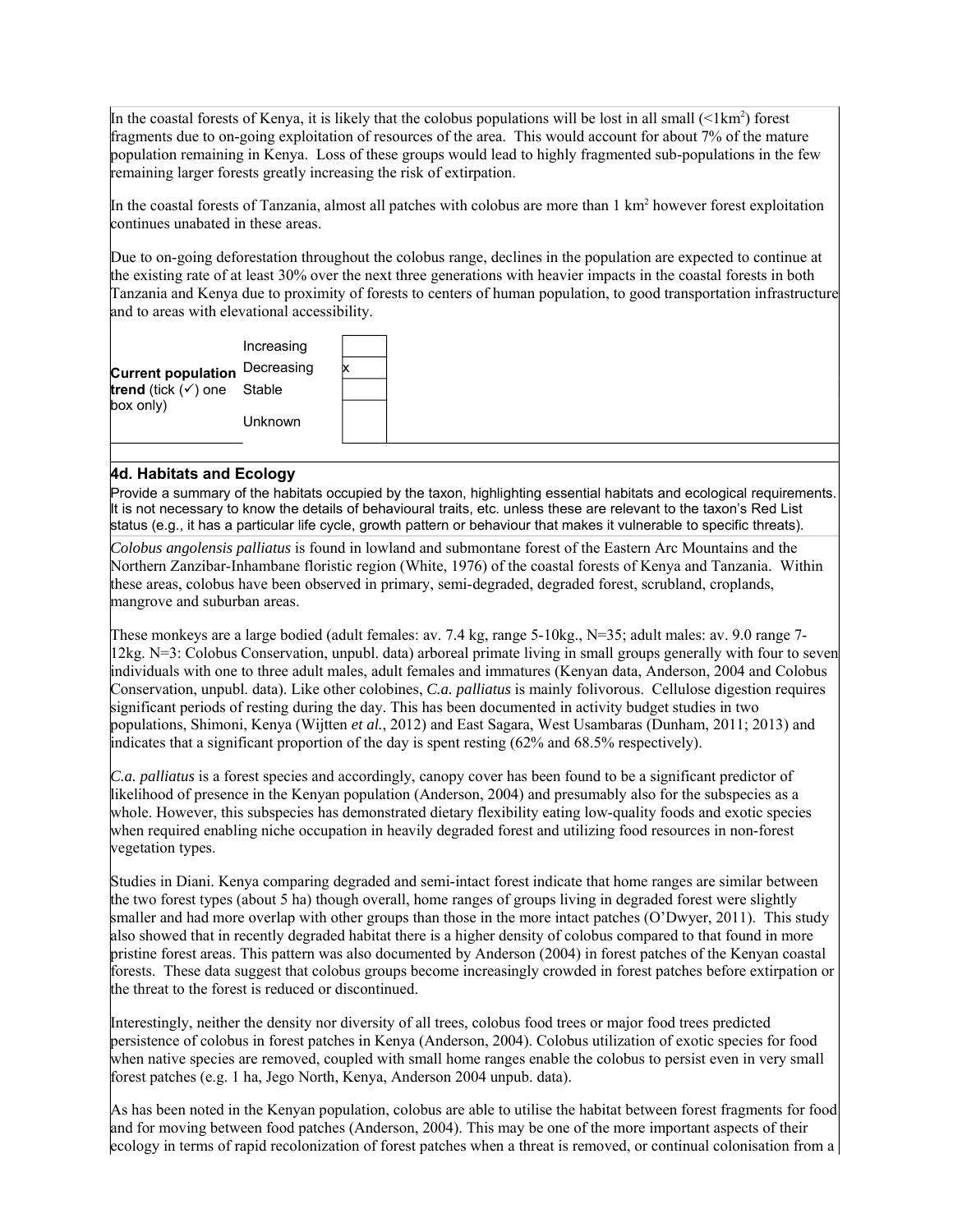population sink in areas that are continually under threat. This recolonisation effect is likely to occur more effectively when the distance between forest fragments is short or at greater distances when remaining habitat structure is similar to the original forest type. Indeed, colobus are known to cross open country terrestrially (*pers. obs*.) which allows travel through vegetation types such as scrubland and agricultural land with annual crops. Colobus have been seen up to 4.2 km from forest patches (Anderson, 2004).

For conservation planning, villages should be considered reasonable barriers for recolonisation in or out of an area because of the possibility of harassment by people (*pers. obs*). This issue becomes increasingly more important when villages effectively surround forest patches. Additionally, forest fragments far from its nearest neighbor without forest-similar habitat structure between them, should be considered to have reduced genetic exchange between colobus groups.

| <b>Elevation</b>     | Upper limit: | 2000 | <b>Depth</b>         | <b>Upper limit:</b> |  |
|----------------------|--------------|------|----------------------|---------------------|--|
| in m above sea level | Lower limit: |      | in m below sea level | Lower limit:        |  |

#### **4e. Use and Trade**

Provide a summary of any utilization of and/or trade in the taxon (at local, national and international levels). Please remember that the taxon may be utilized or be the focus of local, national or international trade, but if these activities are carried out sustainably they may not actually be a threat to the species; it is therefore useful to record whether this utilization/trade is a likely threat to the global population; this information helps to identify species that are important for human livelihoods, but which may be under threat from factors other than utilization or trade.

If unknown or there is no trade in the taxon, please state this.

Hunting has been identified as a possible contributor to the historic extirpation of colobus north of Mombasa, Kenya and between the Rifiji and Ruvuma Rivers, Tanzania, both occurring at significant rates in the early 1900s.

Presently, hunting of colobus has been noted to occur on a subsistence and commercial basis in the Uluguru Mountains (specifically Mkangala, Uluguru South, Ngambaula and Mangala: Frontier-Tanzania, 2005) and for subsistence in the East Usambara Mountains (Kwamarimba/Longuza area: Cunneyworth, 1996; Bombo East I: Frontier Tanzania, 2002) and West Usambara Mountains (Preston, 2011).

For the Uluguru Mountains, it has been suggested that religious differences affect the hunting practices of the people in this area. Communities living adjacent to Uluguru North are predominantly Muslim and are prohibited to hunt whereas communities next to Uluguru South are predominantly Christian and do hunt. As noted in *Section 4d* of this paper, the colobus spend approximately 65% of their day resting for digestion. This low activity level coupled with a small home range would make them easily hunted.

Colobus are not crop raiders however misconceptions about colobus behavior and diet sometimes leads to them being killed for reasons other than for meat or skins (*pers. obs.*).

Overall, colobus are not hunted extensively or intensely therefore currently hunting does not appear to be a major threat to the subspecies.

#### **4f. Threats**

Provide a summary of the major threats affecting, or likely to affect, the taxon. Try to indicate whether these threats are historic threats that caused past population declines, or current threats affecting the population now, and whether they are likely to affect the population in future.

Please record as much detail about the threats as possible, including the main cause of the threat (the driver), the threat itself, the scale of the threat (e.g., is most of the global population affected, or is the threat affecting only small parts of the population), and the stress this threat places on the taxon (e.g., habitat degradation, loss of breeding sites, loss of prey base, direct mortality, etc.).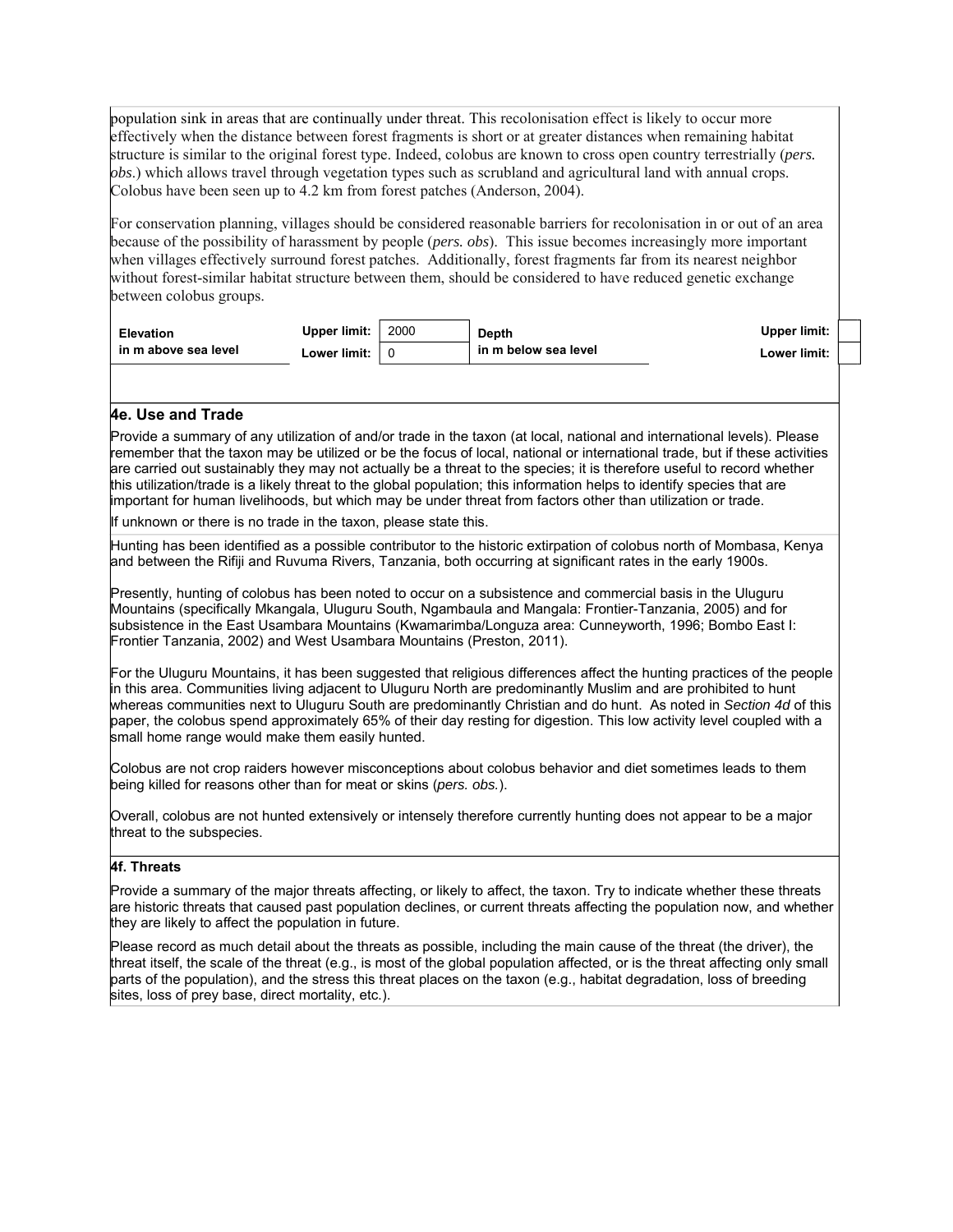Many of the forests where colobus occur have some legal status limiting access to resources however few forests are well protected on the ground (see specific forest threats in the Colobus Conservation, Colobus Data Repository: http://www.colobusconservation.org/index.php/conservation/colobus-data-repository). For example, in south eastern Kenya, there was no significant difference in forest loss and tree damage between those patches that were gazetted and those that were un-gazetted (Anderson, 2004).

The threats identified to the subspecies are those that are related to habitat degradation and habitat loss rather than threats related to the colobus directly. Specifically, unsustainable extraction of poles and timber, agricultural encroachment, charcoal production and fire are noted as major threats to the habitat throughout the colobus range.

In the Tanzanian coastal forests and presumably the other forests within the colobus range, timber extraction has been and continues to increase for the national and overseas markets (Ahrends, 2005; Preston, 2011). As many of the forests have some level of protection, this industry is largely illegal. Though a nation-wide ban on round wood export effective July 2004 appears to have reduced some of the extraction, illegal logging continues (EAWLS, 2012). In addition, with increased transport infrastructure, accessing and removing forest products has become more cost effective thus putting previously remote forests under greater extraction pressure (Ahrends, 2005). As commercial timber is exhausted, pressure from charcoal production increases, utilising indiscriminately remaining tree species of all sizes for supplying the growing urban populations (Ahrends, 2005). For example, Pugu Hills has been almost entirely deforested for the market in Dar es Salaam (Ahrends, 2005; The Arc Journal, No. 18, 2005).

Accidental fire damage from land clearing activities and intentional burning for developing grazing land also occurs throughout the colobus range and was noted frequently in biodiversity survey reports as the main cause of lack of forest regeneration and consequently conversion of forest patches to grassland or scrubland (i.e. Clarke and Stubblefield, 1995; Doody *et al*., 2001; Beharrell *et al*., 2002; Bracebridge, 2006).

Throughout the colobus range, the main threats are similar and are based on poor and rapidly growing human populations adjacent to the forest areas. This, coupled with on-going depletion of forest products outside the protected area system, contributes to the land conflict. Because habitat loss in all parts of the range is likely to continue, colobus persistence in the smaller forest patches is likely not sustainable in the near future.

In summary, the causes of degradation and loss of forest where colobus persist include:

- 1. Weak law enforcement leading to unsustainable exploitation of all forest products;
- 2. Weak law enforcement leading to agricultural encroachment;
- 3. Increasing pole, timber and charcoal demand locally, nationally and internationally;
- 4. Increasing access to forests from better transportation infrastructure;
- 5. No fire breaks or fire break maintenance around forest areas.

#### **4g. Conservation Actions**

Provide a summary of the conservation actions currently in place, and **realistic** actions needed to mitigate the major threats to the taxon (if any). This section should not be used to record a full "wish list" of conservation actions for the species; please try to restrict recommendations to those actions that could realistically be implemented and have a good chance of improving the status of the taxon.

The range of *C.a. palliatus* is considered to be one of the eleven "hyperhot" priorities for conservation investment by Conservation International (Brooks *et al*., 2002). Many of the forests within the colobus' range are also recognised as Important and Endemic Bird Areas (ICBP), Centres of Plant Diversity (WWF and IUCN) and Globally Important Ecoregions (WWF). Because of this, substantial funding has been put into conservation activities of the Eastern Arc Mountains over the past two decades by overseas governments with local and national government partnerships. The coastal forests of Kenya and Tanzania have received some funds within this mandate but to a lesser degree.

The only conservation actions specifically being carried out for the subspecies is by Colobus Conservation which works to minimize human-primate conflicts in the suburban area of Diani Beach, Kenya.

Re-submission of the application and subsequent nomination of the Eastern Arc Mountains as a World Heritage Site would provide higher levels of protection for part of the mountain range, approximately 890 km<sup>2</sup> of colobus forest habitat where colobus currently exist (Ministry of Natural Resources and Tourism, Tanzania, 2010).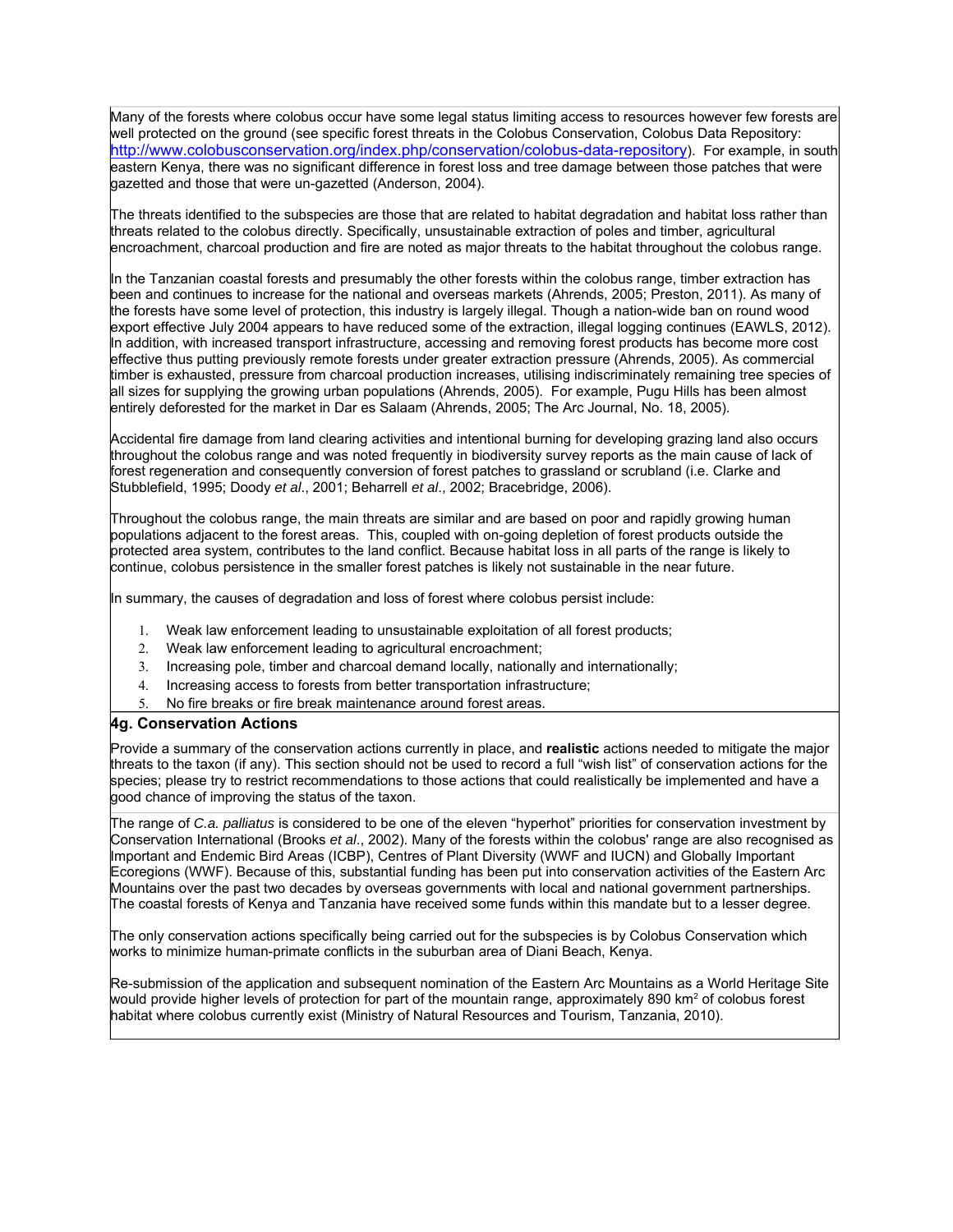# **5. DATA FOR RED LIST CRITERIA**

Record the available data for population sizes, trends, decline rates, ranges, etc. to compare against the IUCN Red List Criteria thresholds.

For full IUCN definitions of "population size", "subpopulation", "mature individuals", "generation length", "reduction", "continuing decline", "extreme fluctuation", "severely fragmented", "extent of occurrence", "area of occupancy", "location", and "quantitative analysis", please refer to the current version of the *Guidelines for Using the IUCN Red List Categories and Criteria*.

#### **5a. Data for criterion A: rate of population reduction**

| <b>Generation length</b><br>(please state the unit used).                                                                                                                                                                                                                                                                                               | 12 years                                                                                                                                                                                                                                        | Time period used for<br>criterion A (tick $(\checkmark)$ )<br>one box only)                                                                                                                                                                                           |                                       | 10 years<br>3 generations<br>x                                                                                                                               | Time period                                                                         | 36 years |        |
|---------------------------------------------------------------------------------------------------------------------------------------------------------------------------------------------------------------------------------------------------------------------------------------------------------------------------------------------------------|-------------------------------------------------------------------------------------------------------------------------------------------------------------------------------------------------------------------------------------------------|-----------------------------------------------------------------------------------------------------------------------------------------------------------------------------------------------------------------------------------------------------------------------|---------------------------------------|--------------------------------------------------------------------------------------------------------------------------------------------------------------|-------------------------------------------------------------------------------------|----------|--------|
| Criteria A1 and A2:<br>% population size reduction over the last 10 yrs or 3<br>generations:                                                                                                                                                                                                                                                            |                                                                                                                                                                                                                                                 |                                                                                                                                                                                                                                                                       | 30%                                   |                                                                                                                                                              | Observed<br>x<br>Estimated<br>x<br>Data quality:<br>Inferred<br>x<br>Suspected<br>х |          |        |
| Are the causes of<br>this reduction<br>understood? (tick<br>$(\checkmark)$ one box only)                                                                                                                                                                                                                                                                | Yes<br>x<br>No<br>Unknown<br>one box only)                                                                                                                                                                                                      | Have the causes of<br>the reduction now<br>ceased? (tick $(\checkmark)$                                                                                                                                                                                               | Yes<br>No.<br>$\mathbf{x}$<br>Unknown | Is the reduction reversible?<br>Yes<br>i.e., is the population now<br>No<br>showing signs of recovery? (tick<br>Unknown<br>$(\checkmark)$ one box only)<br>x |                                                                                     |          |        |
| Direct observation<br>x<br>Index of abundance<br>Past population reduction rate based on<br>Decline in area of occupancy, extent of occurrence, and/or habitat quality<br>x<br>(select any combination):<br>Actual or potential levels of exploitation<br>Effects of introduced taxa, hybridization, pathogens, pollutants, competitors or<br>parasites |                                                                                                                                                                                                                                                 |                                                                                                                                                                                                                                                                       |                                       |                                                                                                                                                              |                                                                                     |          |        |
| <b>Criterion A3:</b><br>% population size reduction over the next 10 yrs or 3<br>generations (max. 100 years in future):                                                                                                                                                                                                                                | 30%                                                                                                                                                                                                                                             | Projected<br>x<br>Data quality:<br>Suspected                                                                                                                                                                                                                          |                                       |                                                                                                                                                              |                                                                                     |          |        |
| Future population reduction rate based<br>on (select any combination):                                                                                                                                                                                                                                                                                  | Index of abundance<br>Decline in area of occupancy, extent of occurrence, and/or habitat quality<br>Actual or potential levels of exploitation<br>Effects of introduced taxa, hybridization, pathogens, pollutants, competitors or<br>parasites |                                                                                                                                                                                                                                                                       |                                       |                                                                                                                                                              |                                                                                     | x        |        |
| <b>Criterion A4:</b><br>% population size reduction over the longer time period of 10<br>yrs or 3 generations, where some time falls in the past and<br>some is projected in to the future (max. 100 yrs in future):                                                                                                                                    |                                                                                                                                                                                                                                                 |                                                                                                                                                                                                                                                                       | 30%                                   | Data quality:                                                                                                                                                | Observed<br>Estimated<br>Inferred<br>Projected<br>Suspected                         |          | х      |
| Population reduction rate based on (select<br>any combination):                                                                                                                                                                                                                                                                                         |                                                                                                                                                                                                                                                 | Direct observation<br>Index of abundance<br>Decline in area of occupancy, extent of occurrence, and/or habitat quality<br>Actual or potential levels of exploitation<br>Effects of introduced taxa, hybridization, pathogens, pollutants, competitors or<br>parasites |                                       |                                                                                                                                                              |                                                                                     |          | x<br>x |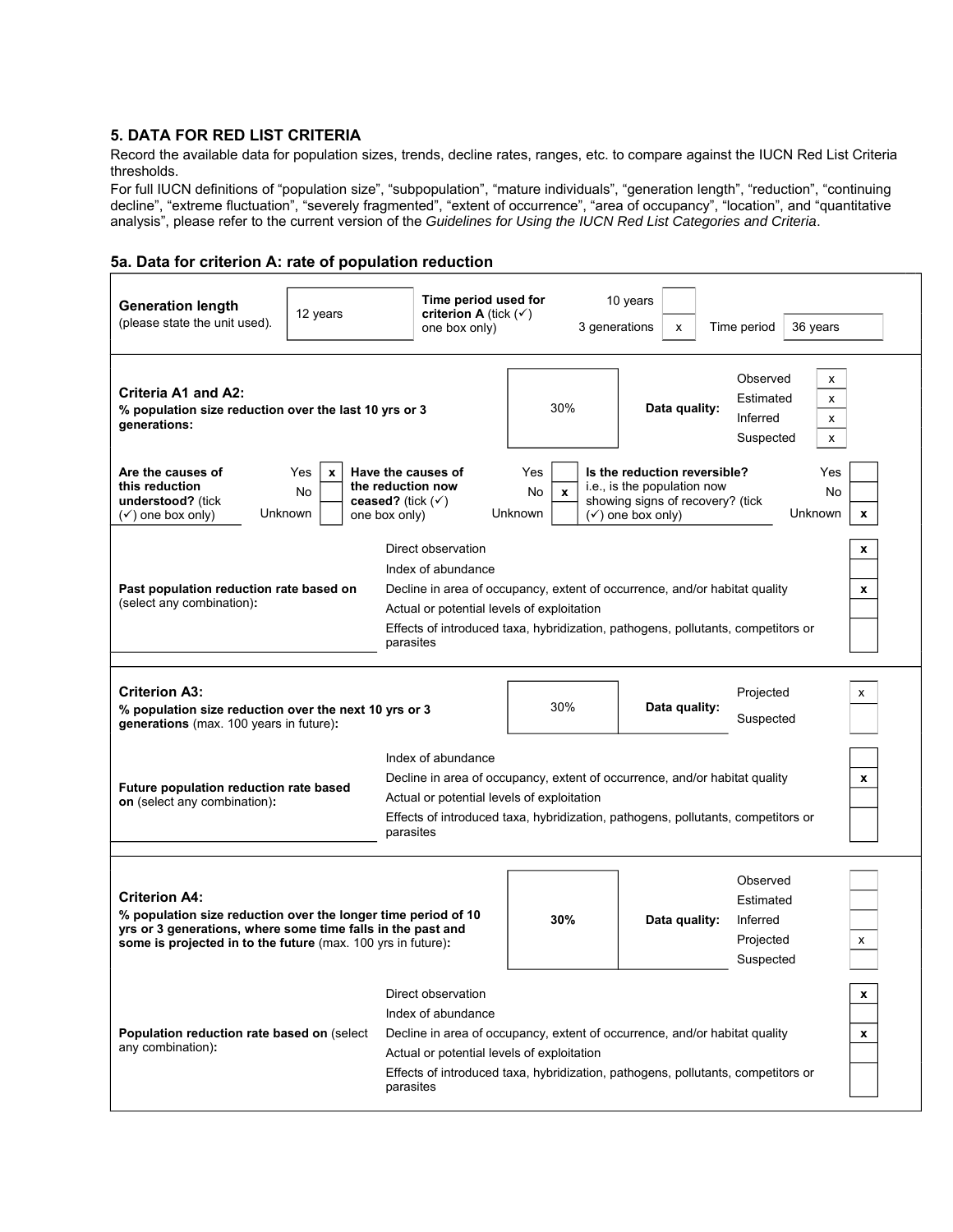#### **5b. Data for criterion B: restricted range**

| Criterion B1: Extent of occurrence (EOO) in<br>$km2$ :                                                  | 75,000                                                                                                                                                                                | 1,800<br>Criterion B2: Area of occupancy (AOO) in<br>$km2$ :            |  |  |  |  |  |
|---------------------------------------------------------------------------------------------------------|---------------------------------------------------------------------------------------------------------------------------------------------------------------------------------------|-------------------------------------------------------------------------|--|--|--|--|--|
| Yes<br>Is the population<br>severely fragmented?<br>No<br>(tick $(\checkmark)$ one box only)<br>Unknown | If yes, justify this statement in the population text box<br>Number of<br>(refer to habitat fragmentation AND the dispersal abilities<br>$\pmb{\chi}$<br>locations:<br>of the taxon). |                                                                         |  |  |  |  |  |
| <b>Extent of occurrence</b>                                                                             | <b>Continuing decline</b><br><b>Extreme fluctuation</b>                                                                                                                               | Observed<br>Inferred<br>X<br>Projected<br>$\mathbf{x}$                  |  |  |  |  |  |
| Area of occupancy                                                                                       | <b>Continuing decline</b><br><b>Extreme fluctuation</b>                                                                                                                               | Observed<br>Inferred<br>x<br>Projected<br>$\mathbf{x}$                  |  |  |  |  |  |
| Area, extent and/or quality of<br>habitat                                                               | <b>Continuing decline</b>                                                                                                                                                             | Observed<br>Inferred<br>$\pmb{\mathsf{x}}$<br>Projected<br>$\mathbf{x}$ |  |  |  |  |  |
| Number of locations or<br>subpopulations                                                                | <b>Continuing decline</b><br><b>Extreme fluctuation</b>                                                                                                                               | Observed<br>Inferred<br>$\pmb{\mathsf{x}}$<br>Projected<br>$\mathbf{x}$ |  |  |  |  |  |
| <b>Number of mature individuals</b>                                                                     | <b>Continuing decline</b><br><b>Extreme fluctuation</b>                                                                                                                               | Observed<br>Inferred<br>$\pmb{\mathsf{x}}$<br>Projected<br>$\mathbf{x}$ |  |  |  |  |  |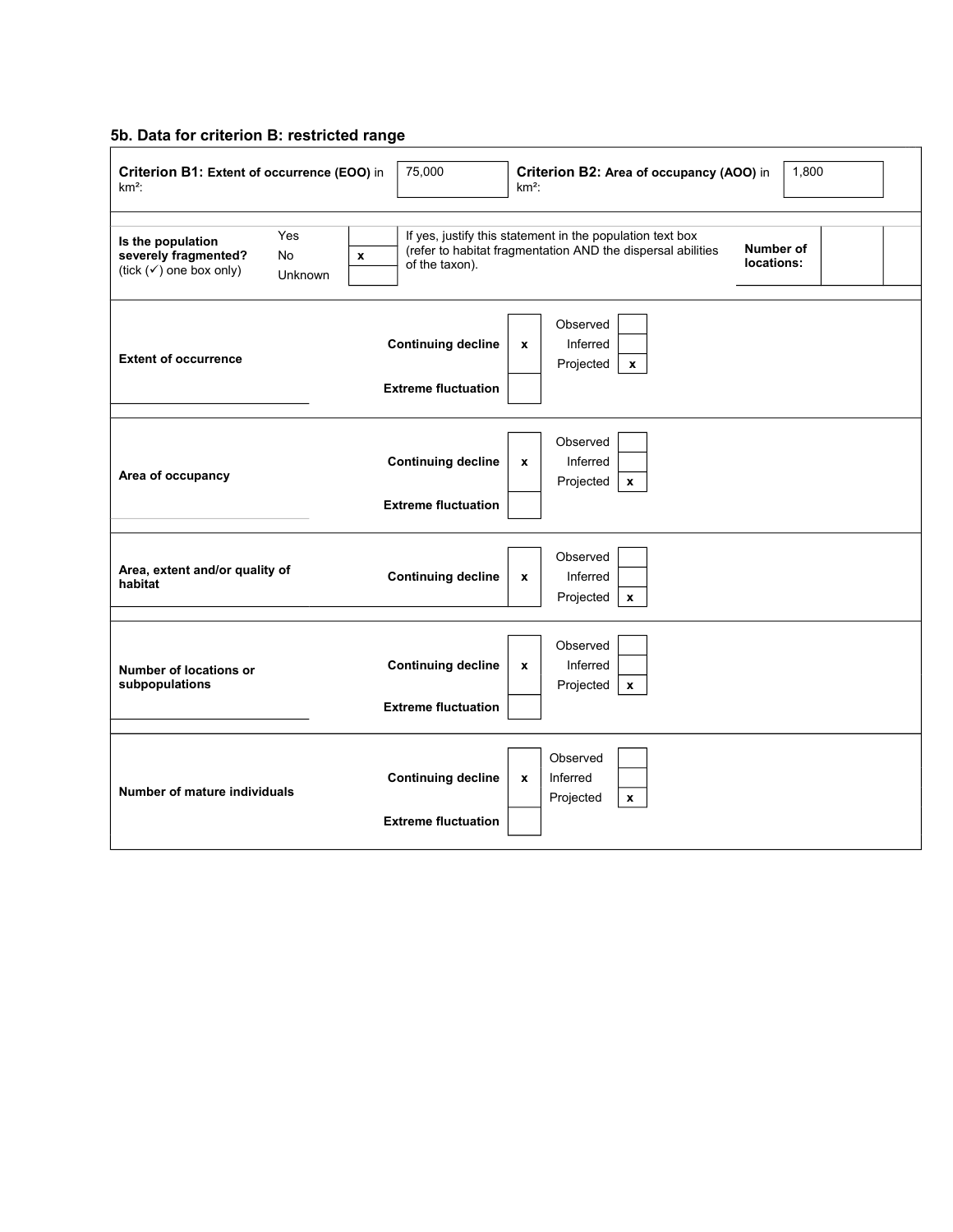# **5c. Data for criterion C: small population size and continuing decline**

| <b>Population size</b><br>Number of mature individuals in the global<br>population:                                                       | 20,982                                                                                                                     |  |  |  |  |  |  |  |  |
|-------------------------------------------------------------------------------------------------------------------------------------------|----------------------------------------------------------------------------------------------------------------------------|--|--|--|--|--|--|--|--|
| Is there continuing<br>Yes<br>decline in the<br>No<br>population? (tick one<br>Unknown<br>box only)                                       | Yes<br>$\mathbf{x}$<br>$\mathbf{x}$<br>Rate of continuing<br><b>No</b><br>decline known? (tick one<br>box only)<br>Unknown |  |  |  |  |  |  |  |  |
| 100 years in future):                                                                                                                     | Estimated continuing decline % within 3 years or 1 generation (whichever is the longer time period; max.<br>10%            |  |  |  |  |  |  |  |  |
| 100 years in future):                                                                                                                     | <b>Estimated continuing decline % within 5 years or 2 generation</b> (whichever is the longer time period; max.<br>20%     |  |  |  |  |  |  |  |  |
| Estimated continuing decline % within 10 years or 3 generation (whichever is the longer time period;<br>30%<br>max. 100 years in future): |                                                                                                                            |  |  |  |  |  |  |  |  |
| Number of mature individuals in largest<br>subpopulation:                                                                                 | % of mature individuals in largest<br>3,900<br>18.6%<br>subpopulation                                                      |  |  |  |  |  |  |  |  |
| Extreme fluctuations in number of mature<br>individuals:                                                                                  | Yes<br>No<br>$\boldsymbol{\mathsf{x}}$<br><b>Unknown</b>                                                                   |  |  |  |  |  |  |  |  |

# **5d. Data for criterion D: small population size or restricted range**

| <b>Population size</b><br>Number of mature individuals in the global<br>population: |       | 20,982                  |                 |                                                                                         |                                  |
|-------------------------------------------------------------------------------------|-------|-------------------------|-----------------|-----------------------------------------------------------------------------------------|----------------------------------|
| Area of occupancy<br>$(AOO)$ in $km^2$ :                                            | 1,800 | Number of<br>locations: | 8 main<br>areas | Is there a plausible threat<br>that could rapidly push the<br>taxon towards extinction? | Yes<br><b>No</b><br>x<br>Unknown |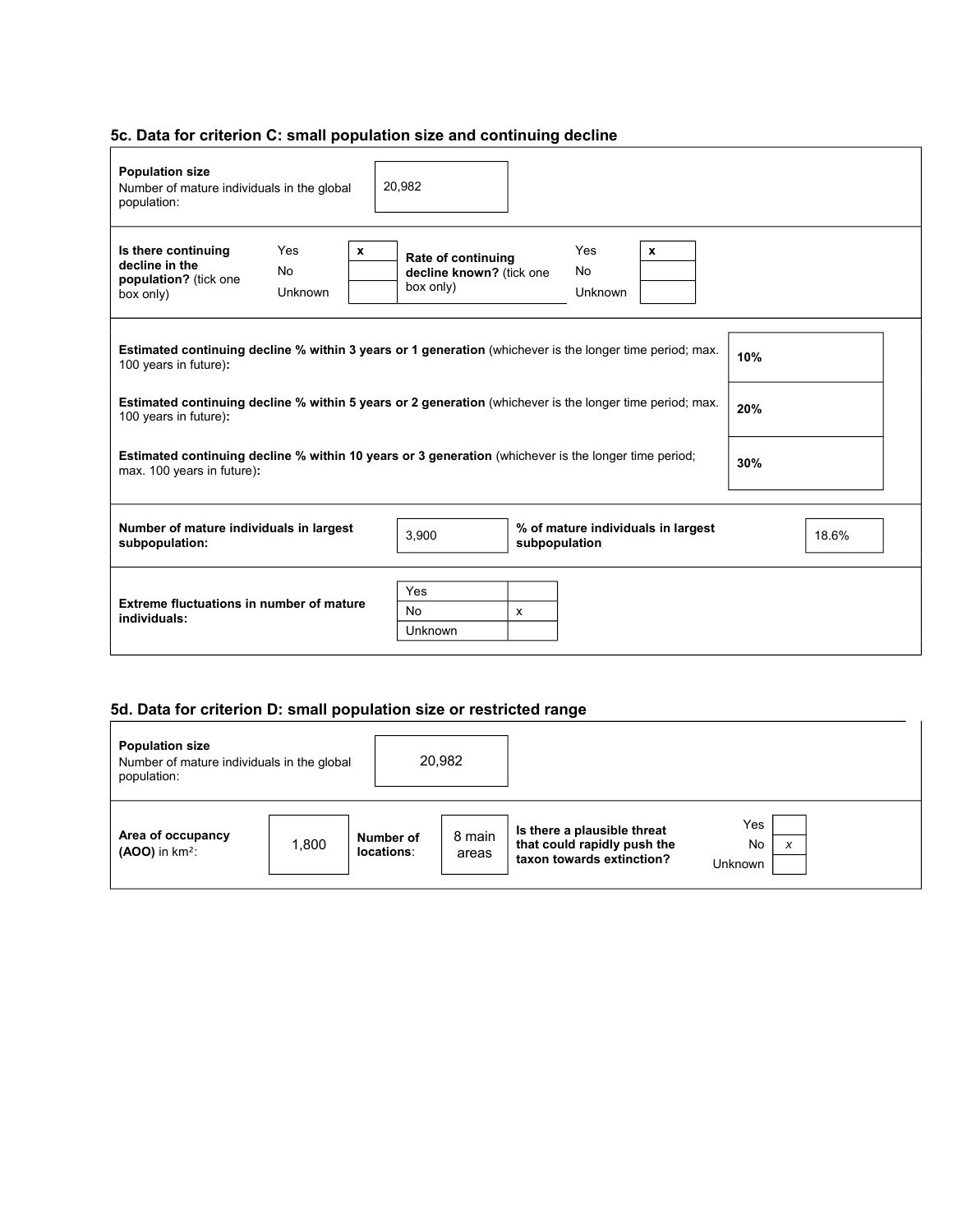# **5e. Data for criterion E: quantitative analysis**

| Yes<br>Has a quantitative analysis predicting<br>probability of extinction been carried out?<br>No<br>X<br>(e.g. Population Viability Analysis)<br>Unknown |  |
|------------------------------------------------------------------------------------------------------------------------------------------------------------|--|
| <b>Probability (%) of extinction within the next 10 years or 3 generations</b> (use the longer time period; max.<br>100 years in future)                   |  |
| Probability (%) of extinction within the next 20 years or 5 generations (use the longer time period; max.<br>100 years in future)                          |  |
| Probability (%) of extinction within the next 100 years                                                                                                    |  |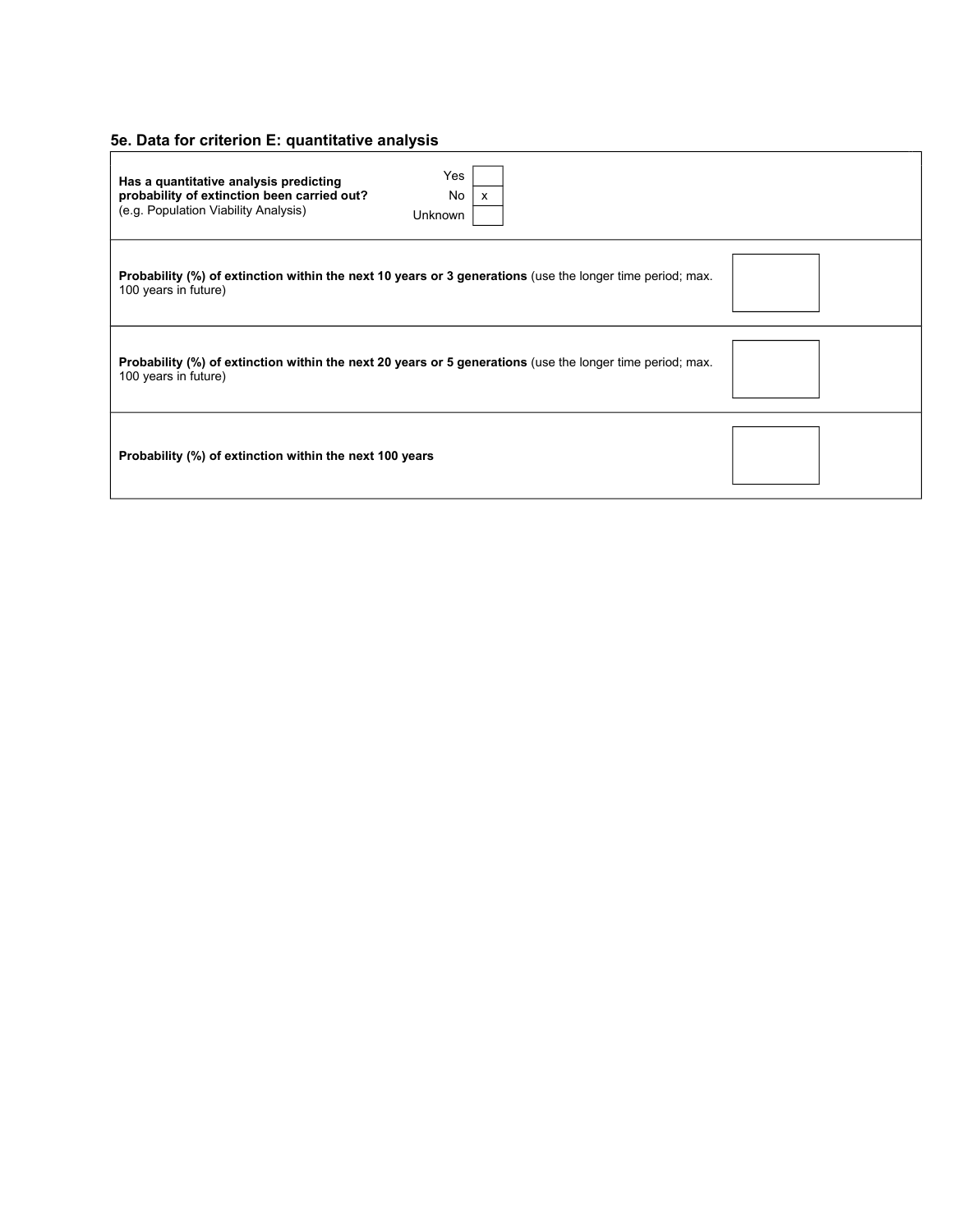# **6. RED LIST ASSESSMENT**

Assess the taxon using the information and data recorded in section 4 and 5, and following the *IUCN Red List Categories and Criteria: version 3.1.* and current version of the *Guidelines for Using the IUCN Red List Categories and Criteria* for guidance on applying the IUCN criteria.

# **6a. Red List Category & Criteria**

Tick  $(v)$  one of the following Red List categories, For taxa qualifying for a threatened category (CR, EN or VU), record all criteria and subcriteria met. For the NT category, record all criteria and subcriteria nearly met:

| Extinct (EX)                                                 | Date last seen in wild<br>(day/month/year) |                   |  |
|--------------------------------------------------------------|--------------------------------------------|-------------------|--|
| <b>Extinct in the Wild</b><br>(EW)                           | Date last seen in wild<br>(day/month/year) |                   |  |
| <b>Critically Endangered</b><br>(CR)                         | Criteria met for CR                        |                   |  |
| <b>Endangered (EN)</b>                                       | Criteria met for EN                        |                   |  |
| Vulnerable (VU)                                              | Criteria met for VU                        | $A2(c)$ , $A3(c)$ |  |
| <b>Near Threatened (NT)</b>                                  | Criteria nearly met for NT                 |                   |  |
| Least Concern (LC)                                           |                                            |                   |  |
| Data Deficient (DD)                                          |                                            |                   |  |
| <b>Not Evaluated (NE)</b>                                    |                                            |                   |  |
| Is this taxon Possibly Extinct? (applies<br>to CR taxa only) | Yes<br>No<br>Unknown                       |                   |  |

# **6b. Rationale for the assessment**

Provide a summary of the reasons why the taxon qualifies for the category and criteria recorded in section 6a. Include any population or range information used, inferences, assumptions, etc. For NT specify what criteria were nearly met and for DD state what little information is known. Please refer to the *IUCN Red List Categories and Criteria: version 3.1.* and the current version of the *Guidelines for Using the IUCN Red List Categories and Criteria* for guidance on definitions of terms and applying the IUCN criteria).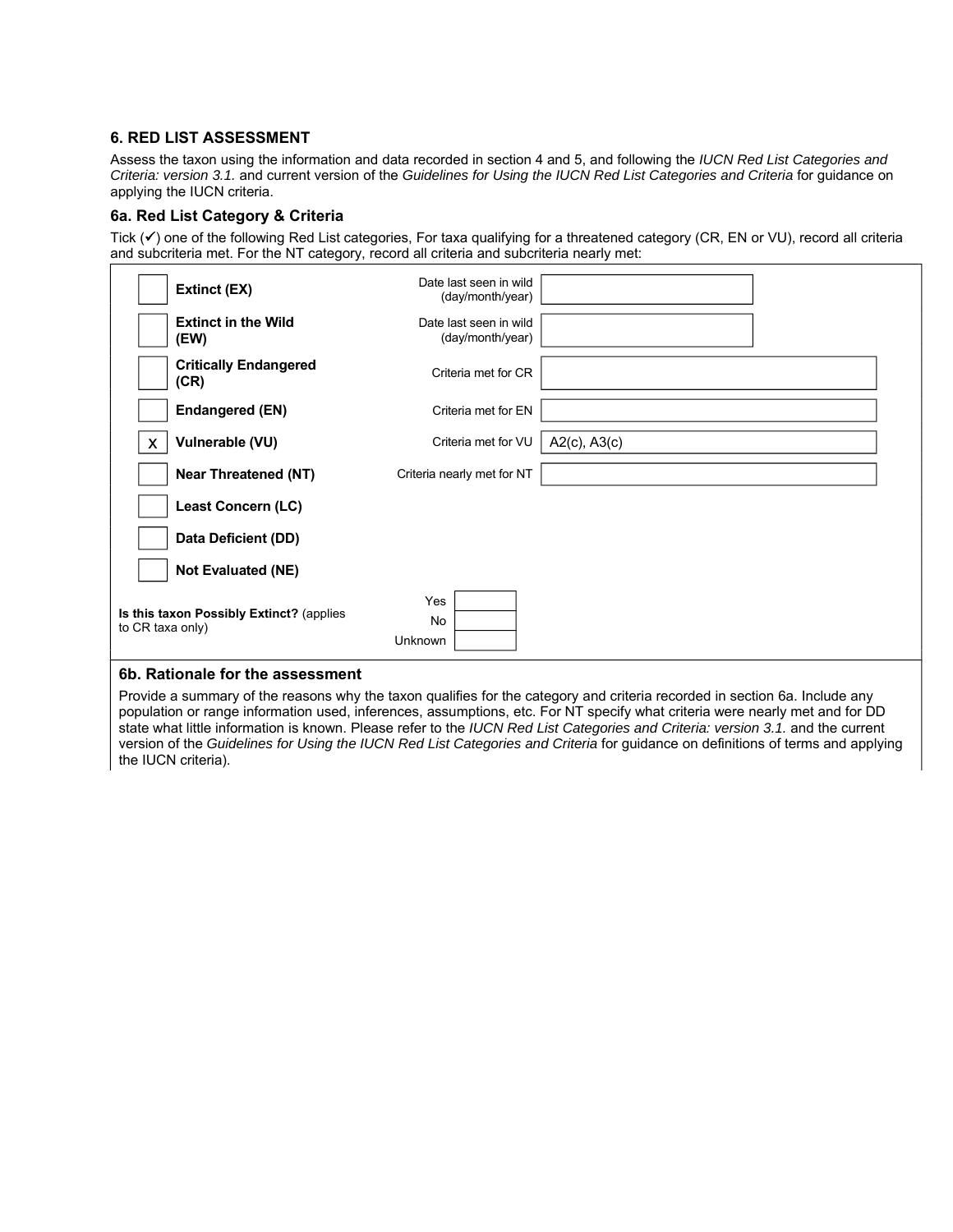Review of reports and biodiversity surveys indicates that *Colobus angolensis palliatus* should be considered vulnerable under criteria A2(c) due to its documented past population reduction throughout its entire range. Due to on‐going deforestation in all forest blocks, it is suggested that the rate of decline in the population will remain at 30% over the next three generations fulfilling the requirements for criteria A2(c) and A3(c).

Notes of consideration include:

- Extirpation in a number of areas has already been documented in both Kenya and Tanzania;
- Many of the reports and biodiversity surveys indicating presence/absence of colobus are at least ten years old and many almost twenty years old, therefore this information may represent an over-estimation of the area of occupancy due to on‐going deforestation in these areas;
- $\bullet$  High colobus density in the smallest forest patches (<1km<sup>2</sup>) suggests that in many areas colobus have not recovered from past habitat threats and that these patches are likely not sustainable over the next three generations;
- This assessment has assumed a standard colobus density in all forest blocks however it has been noted from the literature that in the Nguu and Nguru Mountains, colobus are rare. These areas therefore are likely under greater risk of extirpation over the next three generations;
- As the area of occupancy is about 1800 km<sup>2</sup>, risks of increasing fragmentation due to local extirpation or isolation in forest patches is a significant risk to genetic flow between sub-populations;
- Coastal forests in both Tanzania and Kenya are under very high risk of local extirpation however though most of the forest areas have some level of protection, law enforcement controlling deforestation is limited.

| <b>Assessment Date:</b>                                                                                                                                       | DD                                                | <b>MM</b>     | <b>YYYY</b> |                    |                           |                                                       |                             |                                             |                                             |              |
|---------------------------------------------------------------------------------------------------------------------------------------------------------------|---------------------------------------------------|---------------|-------------|--------------------|---------------------------|-------------------------------------------------------|-----------------------------|---------------------------------------------|---------------------------------------------|--------------|
|                                                                                                                                                               | 18                                                | 07            | 2013        |                    |                           |                                                       |                             |                                             |                                             |              |
|                                                                                                                                                               |                                                   |               |             |                    |                           |                                                       |                             |                                             |                                             |              |
| <b>Assessors' Names:</b>                                                                                                                                      |                                                   | Given Name(s) |             | <b>Family Name</b> |                           |                                                       | <b>Email Address</b>        |                                             | Institution                                 |              |
|                                                                                                                                                               | Pamela May Karen                                  |               |             | Cunneyworth        |                           |                                                       | pam@colobusconservation.org |                                             | Colobus Conservation,<br>Diani Beach, Kenya |              |
|                                                                                                                                                               | Andrea                                            |               | Donaldson   |                    |                           | enquiries@colobusconservation.org                     |                             | Colobus Conservation.<br>Diani Beach, Kenya |                                             |              |
|                                                                                                                                                               |                                                   |               |             |                    |                           |                                                       |                             |                                             |                                             |              |
|                                                                                                                                                               |                                                   |               |             |                    |                           |                                                       |                             |                                             |                                             |              |
|                                                                                                                                                               |                                                   |               |             |                    |                           |                                                       |                             |                                             |                                             |              |
|                                                                                                                                                               |                                                   |               |             |                    |                           |                                                       |                             |                                             |                                             |              |
| 6c. Changes in Red List status                                                                                                                                |                                                   |               |             |                    |                           |                                                       |                             |                                             |                                             |              |
|                                                                                                                                                               |                                                   |               |             |                    |                           |                                                       |                             |                                             |                                             |              |
| Check the IUCN Red List web site (www.iucnredlist.org) to find out whether the taxon has previously been assessed.<br>Yes<br>$\mathsf{x}$<br>If yes, what was |                                                   |               |             |                    |                           |                                                       |                             |                                             |                                             |              |
| Has this taxon been assessed for a<br>previous IUCN Red List?                                                                                                 |                                                   |               |             | <b>No</b>          |                           |                                                       | the previous<br>assessment? | Least Concern                               |                                             |              |
|                                                                                                                                                               |                                                   |               |             | Unknown            |                           |                                                       |                             |                                             |                                             |              |
|                                                                                                                                                               |                                                   |               |             | Yes                | $\boldsymbol{\mathsf{x}}$ |                                                       |                             |                                             |                                             |              |
| If yes, has the taxon changed category<br>since its last assessment?                                                                                          |                                                   |               |             | No                 |                           |                                                       | If no, have the             | Yes                                         |                                             |              |
|                                                                                                                                                               |                                                   |               |             |                    |                           | criteria changed?                                     |                             | No                                          |                                             |              |
|                                                                                                                                                               |                                                   |               |             |                    |                           |                                                       |                             |                                             |                                             |              |
| Reason for change in category:                                                                                                                                |                                                   |               |             |                    |                           |                                                       |                             |                                             |                                             |              |
|                                                                                                                                                               |                                                   |               |             |                    |                           |                                                       |                             | New/better information available            |                                             | $\mathbf{x}$ |
| Genuine                                                                                                                                                       | Recent change<br>Change since first<br>assessment |               | Non-genuine |                    |                           |                                                       |                             | Taxonomic change                            | $\mathbf x$                                 |              |
| change                                                                                                                                                        |                                                   |               |             | change             |                           | Incorrect application of criteria previously          |                             |                                             |                                             |              |
|                                                                                                                                                               |                                                   |               |             |                    |                           | Criteria thresholds changed since previous assessment |                             |                                             |                                             |              |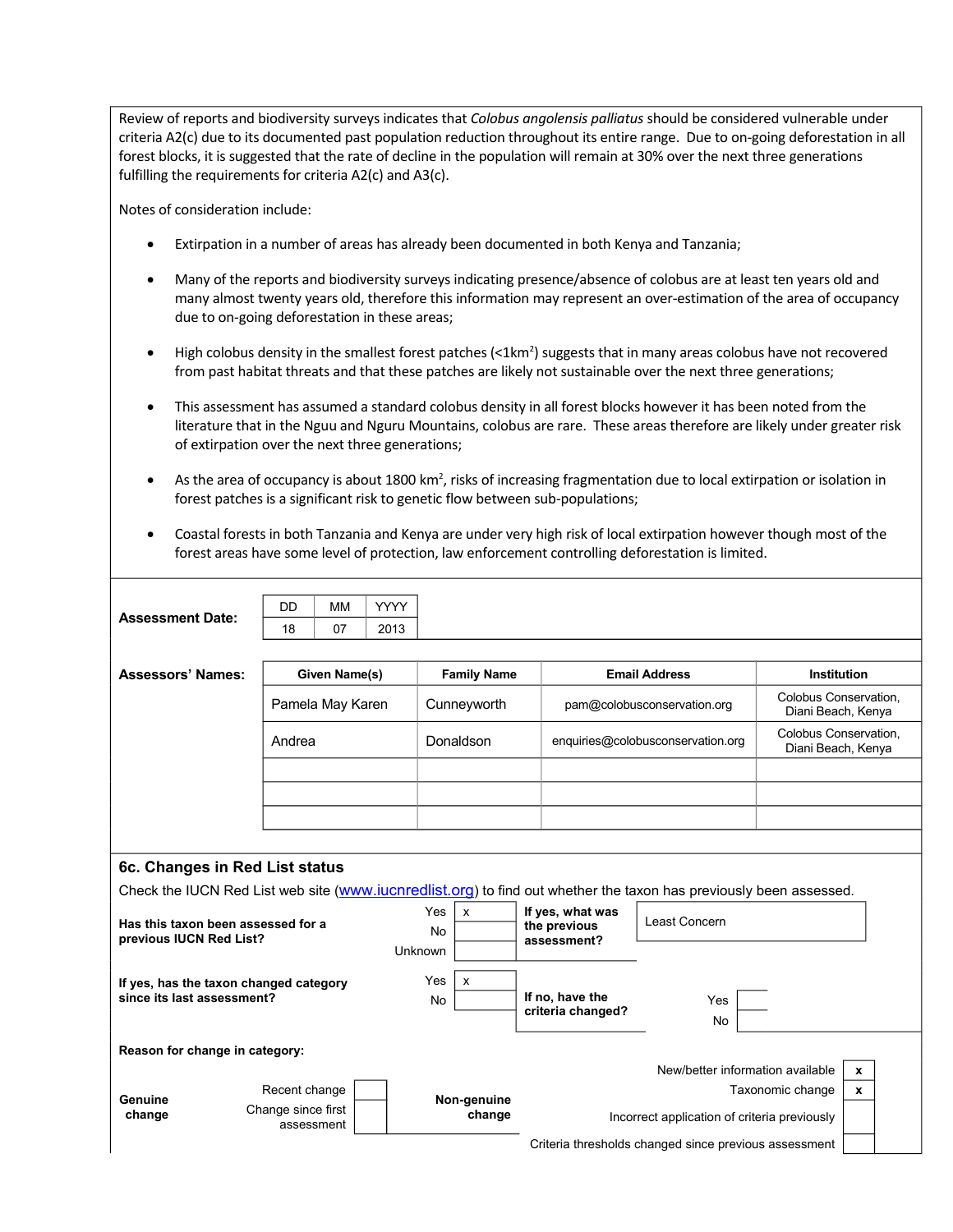# **7. LITERATURE REFERENCES**

Provide a list of all published and unpublished reference sources used for the information recorded above. Please provide full references, and try to avoid abbreviations (e.g., write *Conservation Biology* rather than *Cons. Biol*.).

Ahrends, A., 2005. Patterns of degradation in lowland coastal forests in Coast Region, Tanzania. MSc thesis, University of Greifswald.

Anderson, A., 2004. Habitat fragmentation and metapopulation dynamics of the Angola black-and-white colobus (*Colobus angolensis palliatus*) in coastal Kenya. PhD dissertation, University College London.

Anderson, A., Rowcliffe J.M., Cowlishaw, G., 2007. The Angola black-and-white colobus (*Colobus angolensis palliatus*) in Kenya: Historical range contraction and current conservation status. American Journal of Primatology 69:664-680.

Banda, R.R., 1994 Exploitation and conservation status of five selected mammal species in Kisiju Coastal Forest, Kisarawe District, Tanzania. M.Sc. Thesis, University of Dar es Salaam.

Beharrell, N.K., Fanning, E., Howell K., 2002. Nilo Forest Reserve: A biodiversity survey. East Usambara Conservation Area Management Programme, Technical Paper 53. Frontier Tanzania; Forestry and Beekeeping Divison and Metsahallitus Consulting, Dar es Salaam, Tanzania and Vantaa, Finland.

Bracebridge, C., 2006. Mkindo Forest Reserve: forest disturbance report. Report for Tanzania Forest Conservation Group and Participatory Environmental Management Programme, Dar es Salaam, Tanzania.

Brooks, T.M., Mittermeier, R.S., Mittermeier, C.G., da Fonseca, G.A.B., Rylands, A.B., Konstant, W.R., Flick, P., Pilgrim, J., Oldfield, S., Magin, G., Hilton-Taylor, C., 2002. Habitat loss and extinction in the hotspots of biodiversity. Conservation Biology 16:909-923.

Burgess, N., Clarke, G.P., 2000. Coastal Forests of Eastern Africa. World Conservation Union.

Cordeiro, N.J., Seddon, N., Capper, D.R., Ekstrom, J.M.M., Howell, K.M., Isherwood, I.S., Mushi, J.T., Perkin, A.W., Pople, R.G., Stanley, W.T., 2005. Notes on the ecology and status of some forest mammals in four eastern arc mountains, Tanzania. History 94(1): 175–189.

Clarke, G.P., Stubblefield, L.K., 1995. Status reports for 7 coastal forests in Coast Region, Tanzania. Frontier Tanzania.

Cunneyworth, P., 1996. Longuza (north) Forest Reserve: A biodiversity survey. East Usambara Catchment Forest Project Technical Paper No. 34. - Forestry and Beekeeping Division & Finnish Forest and Park Service & Society for Environmental Exploration, Dar es Salaam, Vantaa & London.

Doggart, N., 2003. Pande Game Reserve: A biodiversity Survey. TFCG Technical Paper No 7. DSM, Tz.

Doggart, N., Lovett, J., Mhoro, B., Kiure, J., Burgess, N., 2004. Biodiversity surveys in the forest reserves of the Uluguru Mountains. Part 1: An overview of the biodiversity of the Uluguru Mountains. WCST and the Uluguru Mountains Biodiversity Conservation Project.

Doggart, N., Leonard, C., Perkin, A., Menegon, M., Rovero, F., 2008. The vertebrate biodiversity and forest condition of the North Pare Mountains. TFCG Technical Paper No 17. DSM, Tz.

Doody, K. Z., Howell, K.M., Fanning, E., 2001. Amani Nature Reserve. A biodiversity survey. Frontier Tanzania Technical Paper 52. The Society for Environmental Exploration, UK &The University of Dar es Salaam.

Dunham, N.T., 2011. Coping with forest fragmentation: A comparison of Colobus angolensis palliatus dietary diversity and behavioural plasticity in the East Sagara Forest, Tanzania. Honors thesis, Illinois Wesleyan University.

Dunham, N.T., 2013. Positional behavior and habitat use of Peters' Angola black and white colobus monkey (*Colobus angolensis palliatus*) in structurally distinct areas of the Diani Forest, Kenya. Master's Thesis, The Ohio State University.